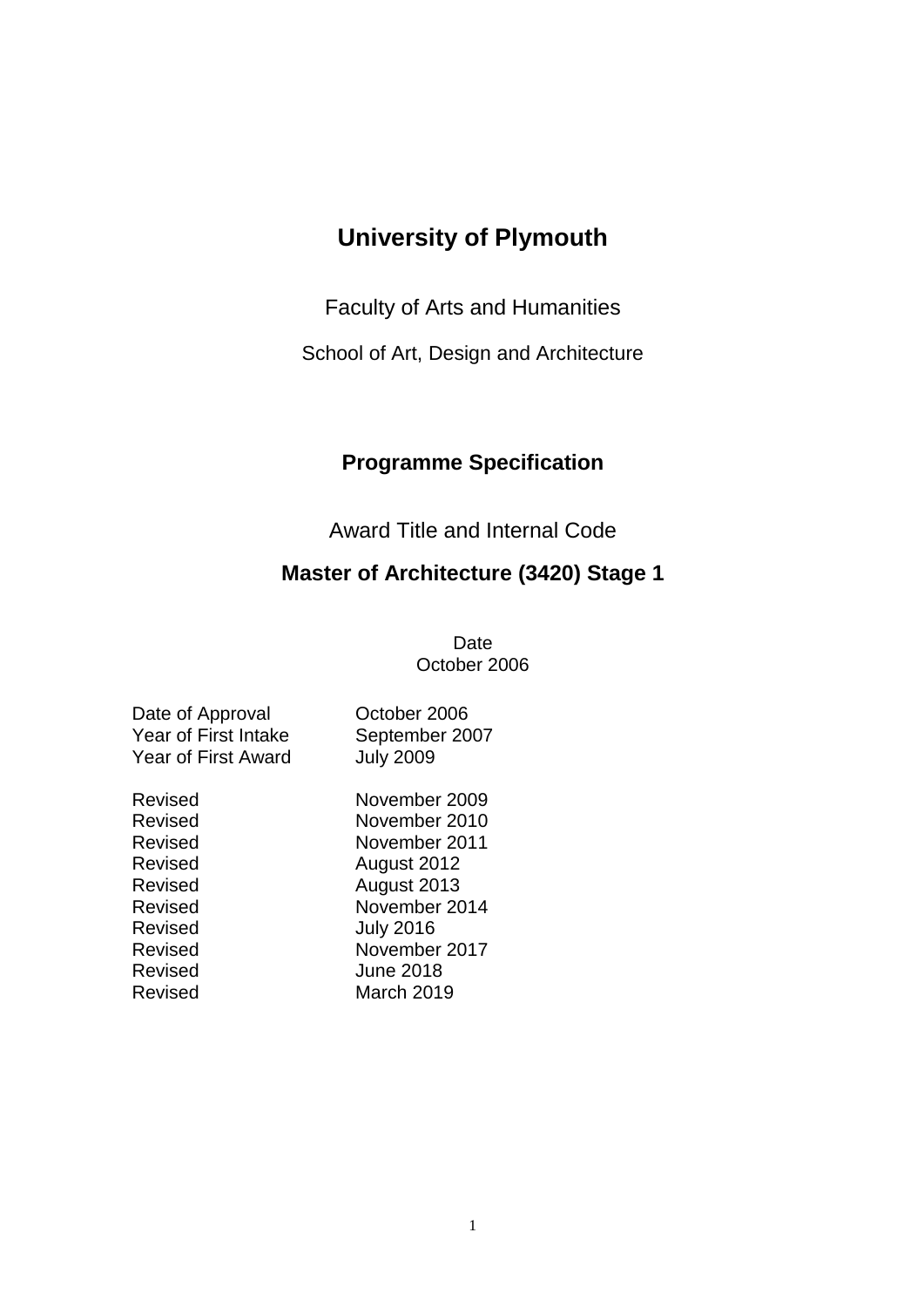## **Final Award:** Master of Architecture

**Level 7 Intermediate Award Title:** Postgraduate Certificate in Architecture **UCAS code/JACS code:** N/A

**1. Awarding Institution:** University of Plymouth

**Teaching institution:** University of Plymouth

## **2. Accrediting bodies:** RIBA and ARB

The programme carries Architects' Registration Board (ARB) Part 2 Prescription and Royal Institute of British Architects (RIBA) Part 2 Validation.

This professionally accredited Programme is aimed at students who wish to become architects, or undertake a career in an architecture-related discipline. It carries exemption from ARB/RIBA Part 2. The M Arch Programme is Part 2 of the three parts of study that accumulate to the professional qualification of Architect. This conforms to the currently accepted pattern of full-time architectural education in the EU:

1) BA (Hons) Architecture: 3 years full-time (ARB/RIBA Part 1 exemption)

1 year work placement in practice – generally known as the "year-out" (NB: there is no specific time requirement on this period of work placement)

- 2) M Arch: 2 years full-time or three years part-time (ARB/RIBA Part 2 exemption)
- 3) 2 years (minimum) work placement (NB: this two years may be achieved with up to one year of work placement gained during the "year-out"). During this time period students must satisfactorily complete the Certificate of Architectural Professional Practice (CAPP, or similar title:; this award carries ARB/RIBA Part 3 exemption).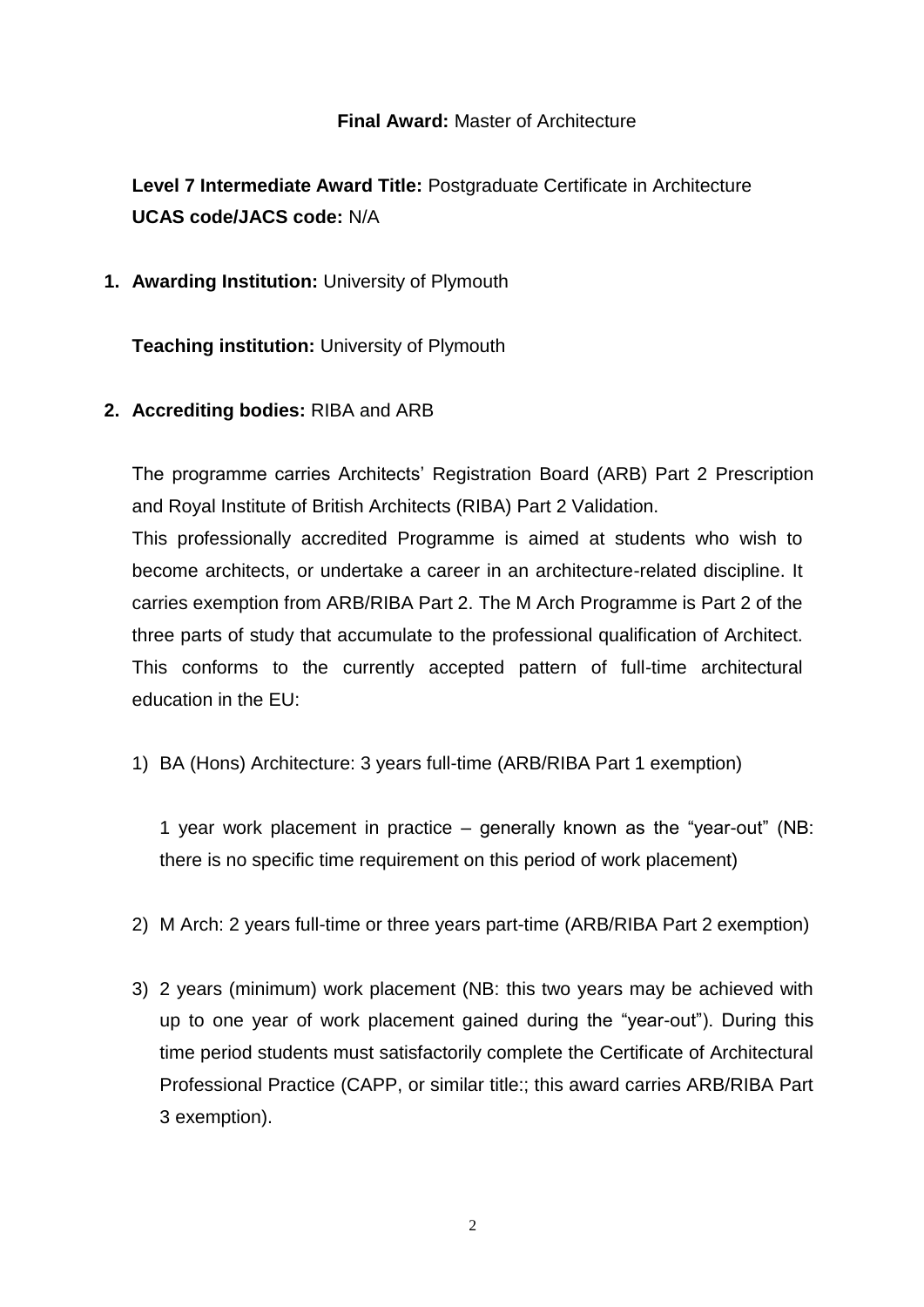Date of RIBA re-validation: 2017 Date of ARB re-prescription: 2018

## **3. Distinctive Features of the Programme and the Student Experience**

Students entering the Master of Architecture programme benefit from the following:

- 1) Teaching on the Programme by regionally, nationally and internationally recognised academics and practitioners.
- 2) Teaching on the Programme by full-time research-active staff with internationally recognised expertise in sustainability and urbanism.
- 3) Research within the School which both informs and is informed by the content, nature of projects set for students and teaching methodologies inherent within the programme.
- 4) Core modules delivered in Stage 1 so as to enable students to explore, absorb, analyse and reflect upon key knowledge, skills and understanding in issues central to the School's ethos, notably Sustainability, Urbanism and Technical Design. This allows for a more flexible timetable for students in Stage 2, which enables enables students to further synthesise and demonstrate their development, particularly in the design studio / professional studies modules and a selected area of individual study within the core areas noted above.
- 5) Tradition of 'live projects' set in response to real contexts and briefs and ethical issues, typically in the context of community regeneration and involving the participation of clients and users, as well as government bodies and professionals.
- 6) Opportunities for field trips and study visits in Europe and further overseas, including visits to and collaborative work with other universities, and Design Studio project work based in both the UK and overseas contexts.
- 7) A purpose-built Faculty of Arts Building, offering opportunities for collaborative work and projects with the students and staff in Fine Art, Art and Performance, Graphics and Photography, 3D Design and Humanities.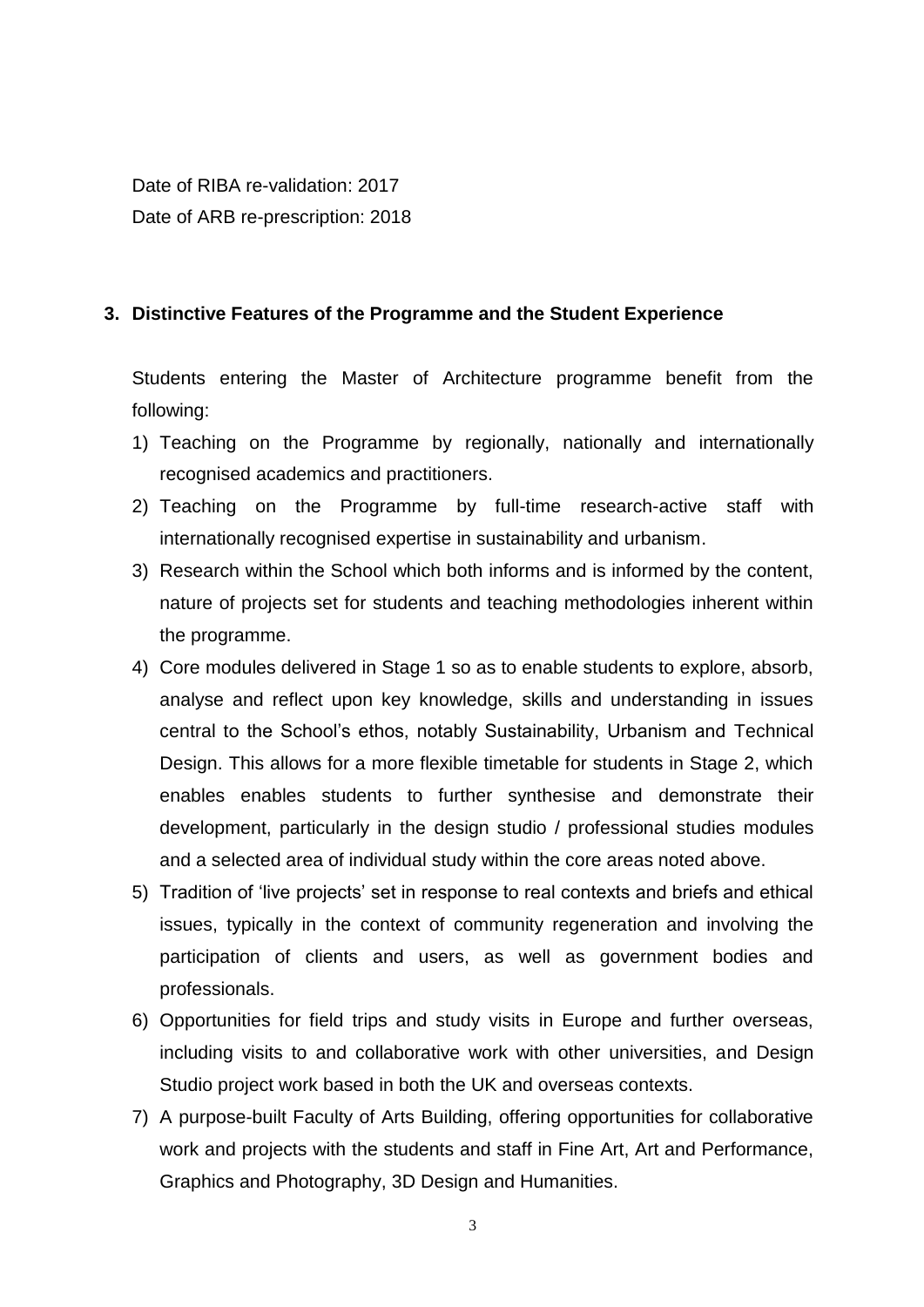- 8) Designated individual, permanant studio space for students in all stages of the M Arch Programme.
- 9) Access to Laser Cutter, 3-D Rapid Production equipment and woodworking and metalworking workshops staffed by full-time technical tutors.

The Programme may be completed in 2 years Full-time study OR 3 years Parttime study.

## **4. Relevant QAA Subject Benchmark Group(s)**

The programme provides opportunities for students to develop and demonstrate knowledge and understanding, qualities, skills and other attributes in the following areas:

- 1) The programme outcomes are those set out in the RIBA and ARB Part 2 Syllabus for Architecture (Sept 2011)
- 2) QAA Benchmarking Statement for Architecture, (2001)
- 3) On completion of the programme students achieve ARB/RIBA Part 2 recognition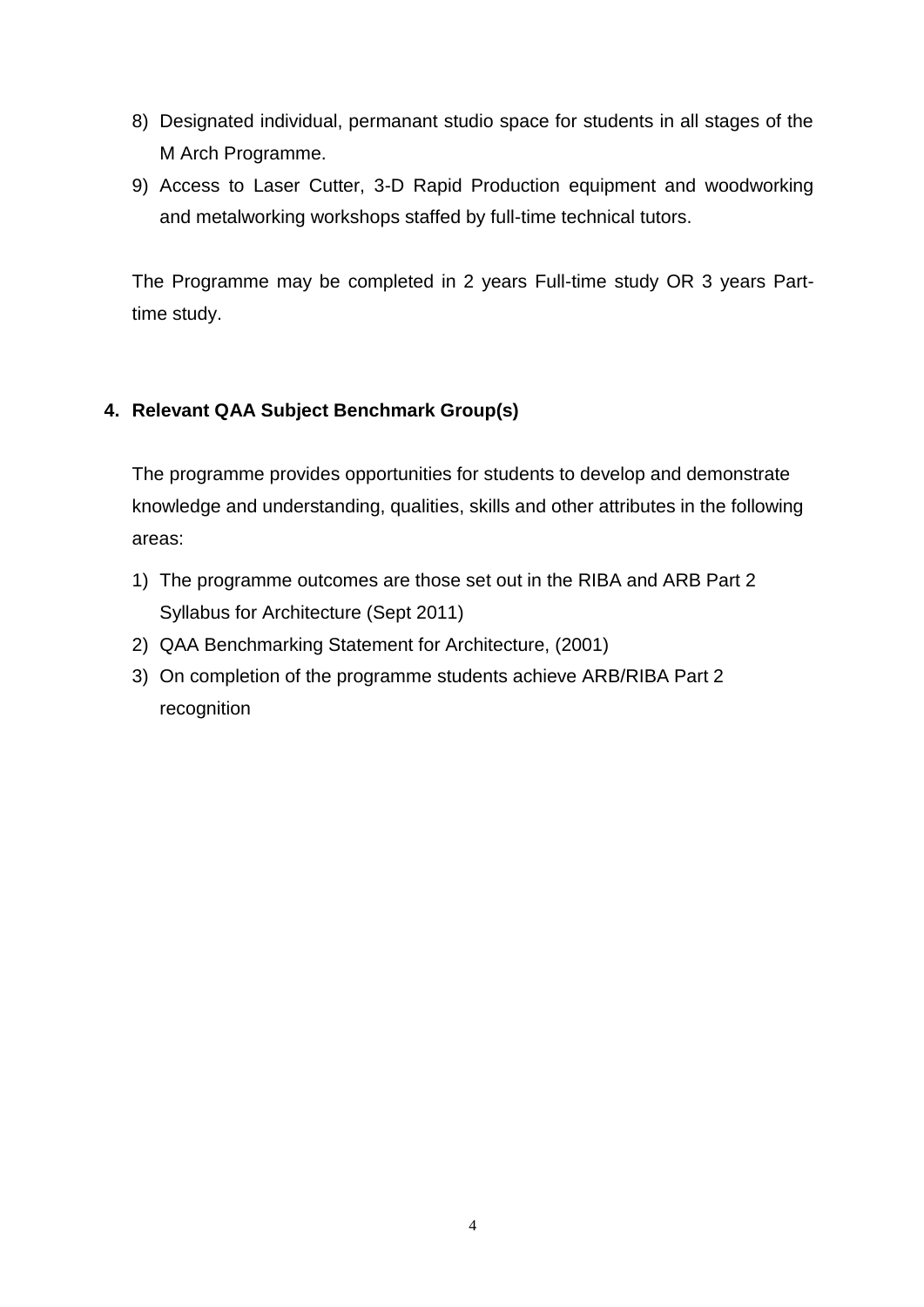## **5. Programme Structure**

## **FULL TIME**

### **SEMESTER 1 SEMESTER 2**

**STAGE 1**

| ARCH 651A<br>$20(3)$ credits<br>INCEPTION AND STRATEGIC DESIGN   | ARCH 652A<br>$40(3)$ credits<br><b>DETAILED DESIGN</b> | Students must pass all<br>modules to progress to<br>next stage of<br>Programme. |
|------------------------------------------------------------------|--------------------------------------------------------|---------------------------------------------------------------------------------|
| ARCH 653A<br>$20(3)$ credits<br>CONNECTING SUSTAINABLE PRACTICES |                                                        |                                                                                 |
| $20(3)$ credits<br>ARCH 654A<br>URBAN METHODOLOGIES              | <b>ARCH 656</b><br>$20(3)$ credits<br>TECHNICAL DESIGN |                                                                                 |

### **STAGE 2**

| ARCH 751A<br>30 (M) credits<br>ADVANCED INCEPTION AND STRATEGIC<br><b>DESIGN</b> | ARCH 752A<br>40 (M) credits<br>ADVANCED DETAILED DESIGN   | Award of M Arch carries<br>exemption from<br>ARB/RIBA Part 2.<br>Students must pass all<br>modules. |
|----------------------------------------------------------------------------------|-----------------------------------------------------------|-----------------------------------------------------------------------------------------------------|
| ARCH 753B 30 (M) credits<br><b>EMERGING RESEARCH IN</b><br>ARCHITECTURE          | <b>ARCH 755</b><br>20 (M) credits<br>PROFESSIONAL STUDIES |                                                                                                     |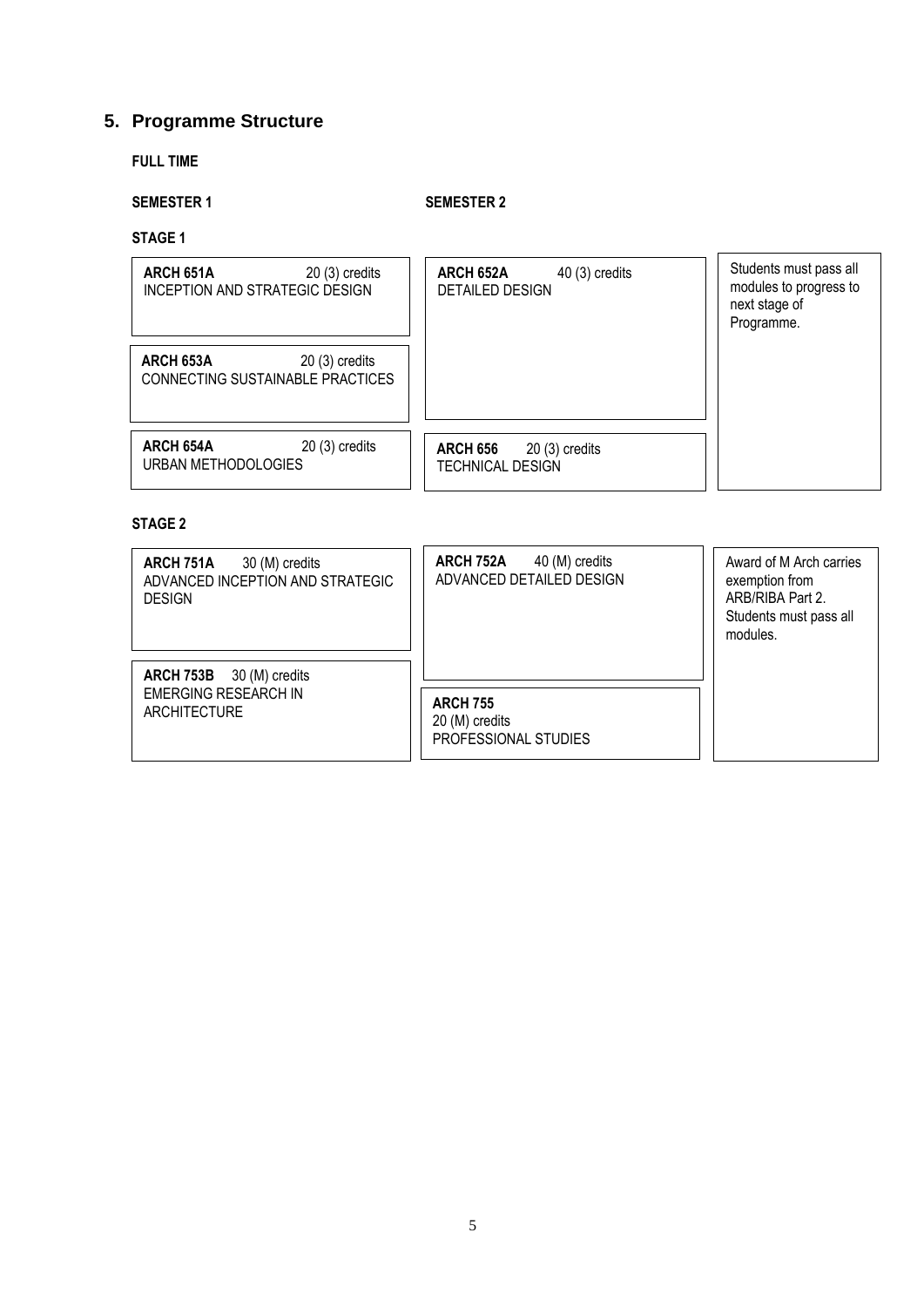#### **PART TIME**

## **SEMESTER 1 SEMESTER 2**

#### **STAGE 1a**

| ARCH 653A<br>$20(3)$ credits<br>CONNECTING SUSTAINABLE PRACTICES |                                                               | Students must pass all<br>modules to progress to<br>next stage of<br>Programme. |
|------------------------------------------------------------------|---------------------------------------------------------------|---------------------------------------------------------------------------------|
| ARCH 654A<br>$20(3)$ credits<br>URBAN METHODOLOGIES              | <b>ARCH 656</b><br>$20(3)$ credits<br><b>TECHNICAL DESIGN</b> |                                                                                 |

## **STAGE 1b**

| ARCH 651A<br>INCEPTION AND STRATEGIC DESIGN | $20(3)$ credits | ARCH 652A<br><b>DETAILED DESIGN</b> | $40(3)$ credits | Students must pass all<br>modules to progress to<br>next stage of<br>Programme. |
|---------------------------------------------|-----------------|-------------------------------------|-----------------|---------------------------------------------------------------------------------|
|                                             |                 |                                     |                 |                                                                                 |

### **STAGE 2**

| ARCH 751A<br>30 (M) credits<br>ADVANCED INCEPTION AND STRATEGIC<br><b>DESIGN</b> | ARCH 752A<br>40 (M) credits<br>ADVANCED DETAILED DESIGN   | Award of M Arch carries<br>exemption from<br>ARB/RIBA Part 2.<br>Students must pass all<br>modules. |
|----------------------------------------------------------------------------------|-----------------------------------------------------------|-----------------------------------------------------------------------------------------------------|
| ARCH 753B 30 (M) credits                                                         |                                                           |                                                                                                     |
| <b>EMERGING RESEARCH IN</b><br><b>ARCHITECTURE</b>                               | <b>ARCH 755</b><br>20 (M) credits<br>PROFESSIONAL STUDIES |                                                                                                     |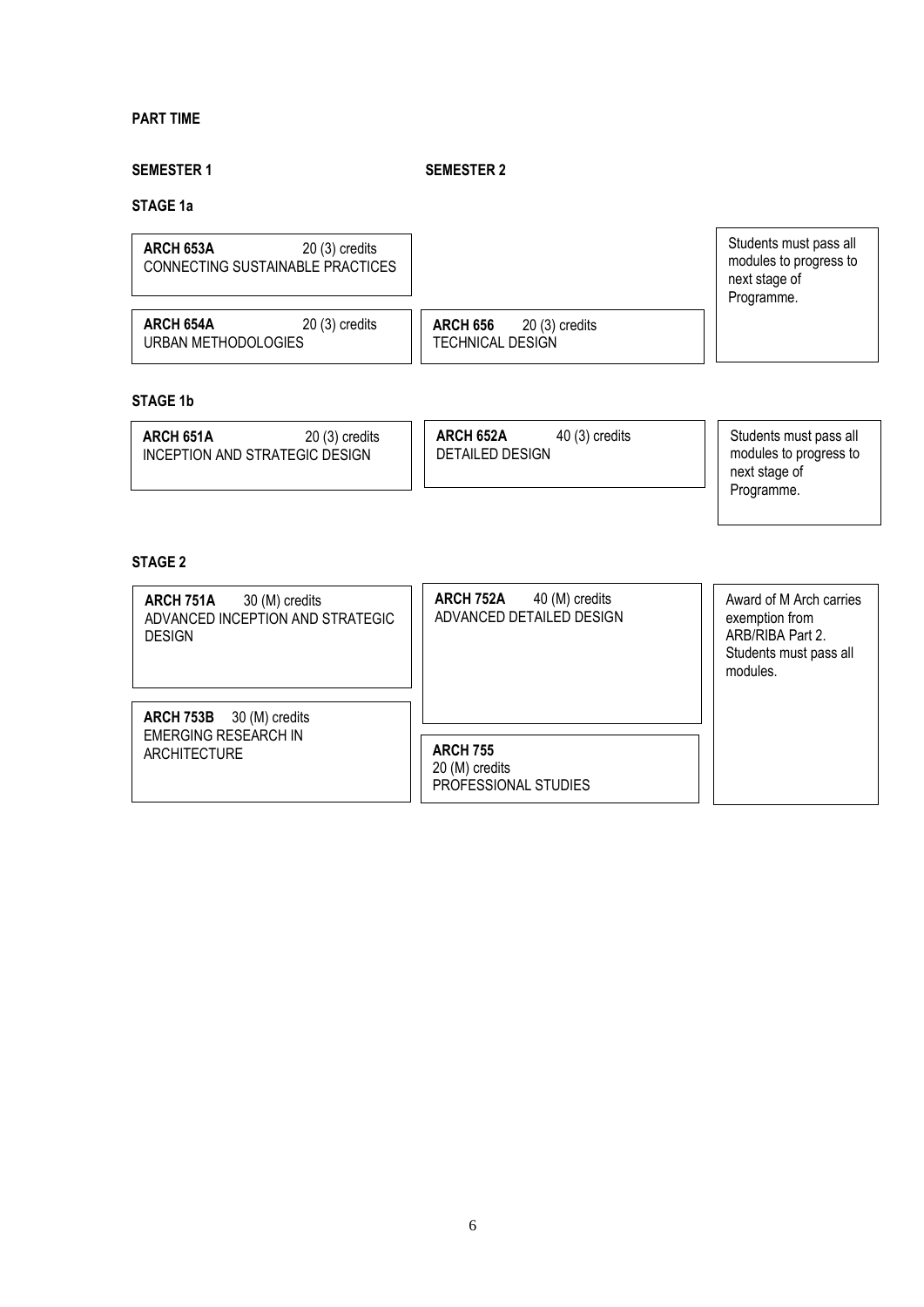### **6. Programme Aims**

The aims of the M Arch Programme are to challenge and enable students to:

- 1) Develop and demonstrate their ability for creative and critical thought and judgement in generating the design of buildings and places of the highest caliber.
- 2) Develop ethical design solutions that are respectful of and responsive to people and their cultural and social traditions.
- 3) Develop design solutions that are responsive to technology and demonstrate an understanding of structure, construction, environmental design and sustainability.
- 4) Develop an understanding of the professional skills and responsibilities of design, the economic, legislative and regulatory context including health and safety and design for the disabled.
- 5) Acquire knowledge, develop strategies for learning and understand research methods.
- 6) Develop and demonstrate reasoned and coherent written and oral arguments in Design Studio and taught course project work.
- 7) Develop and demonstrate reasoned and coherent communication of design ideas in Design Studio and taught course project work through visual means (drawings, models, computing and other media).
- 8) Work together to share knowledge and to develop and articulate an individual critical position relative to a body of contextual and theoretical knowledge identified by the students as important to their development. Acquire strategies for self-improvement and continued learning/research to

embed confidence, life skills and transferable skills for their future role as leading professionals.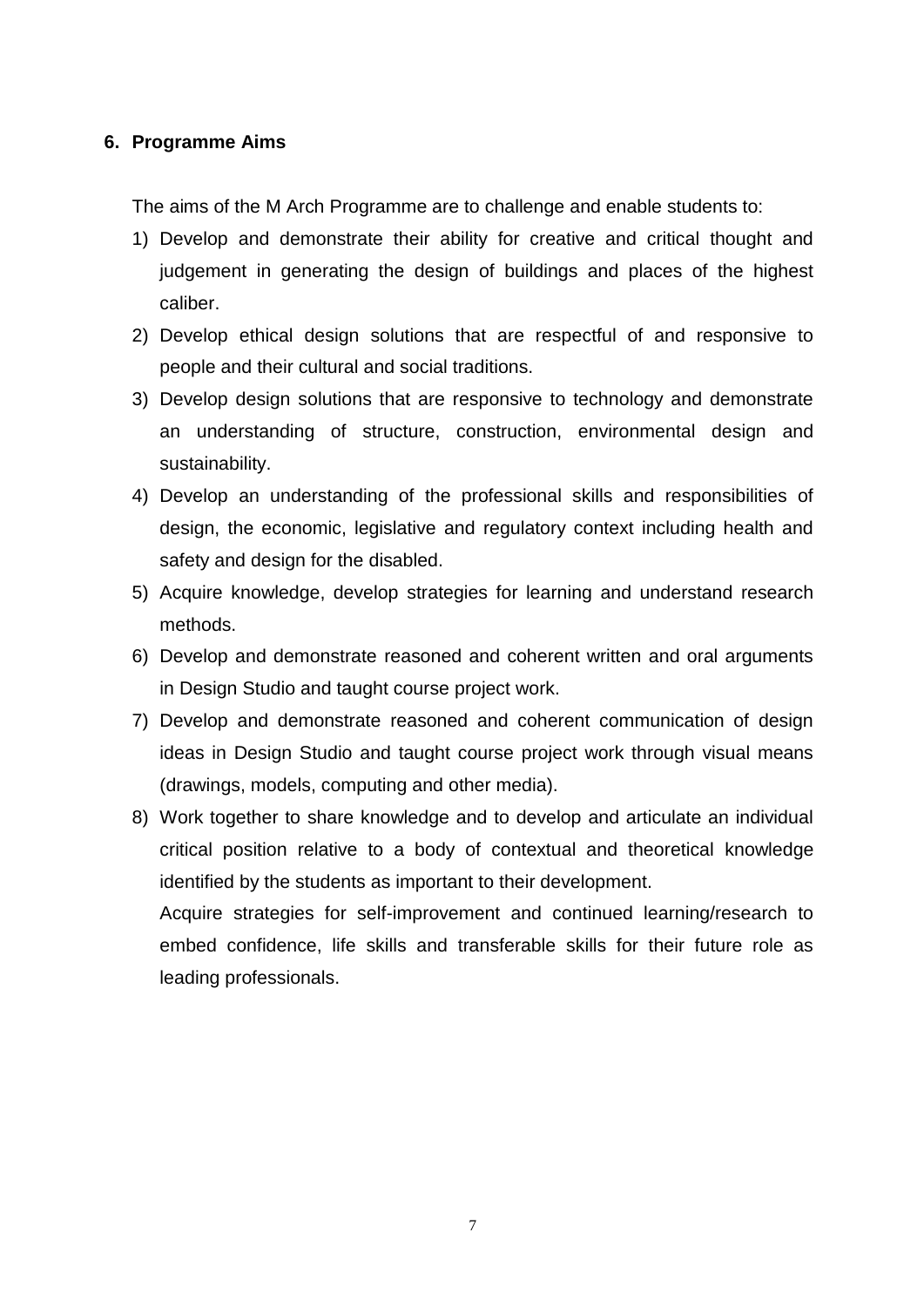## **7. Programme Intended Learning Outcomes**

## **8.1. Knowledge and understanding**

On successful completion graduates should have developed:

| <b>Knowledge and Understanding</b>                                                                                                                                                                          | <b>Teaching and Learning Strategies</b>                                                                                                                                                                                                                                                                           |
|-------------------------------------------------------------------------------------------------------------------------------------------------------------------------------------------------------------|-------------------------------------------------------------------------------------------------------------------------------------------------------------------------------------------------------------------------------------------------------------------------------------------------------------------|
| A1 Understand the constructional and structural<br>systems, the environmental strategies and the<br>regulatory requirements that apply to the design and<br>construction of a comprehensive design project. | Acquisition of A1 is through lectures, reading, tutorials and<br>workshops in Connecting Sustainable Practices, Design<br>Studio. Professional Studies and Technology.<br>Assessment of A1 is through project work in Connecting<br>Sustainable Practices, Design Studio, Professional Studies<br>and Technology. |
| A2 Adequate knowledge of the histories and theories<br>of architecture and the related arts, technologies and<br>human sciences.                                                                            | Acquisition of A2 is through lectures, reading, tutorials and<br>workshops in Connecting Sustainable Practices, Design<br>Studio, Technology and Urban Methodologies.<br>Assessment of A2 is through project work in Connecting<br>Sustainable Practices, Design Studio, Technology, and<br>Urban Methodologies.  |
| A3 The cultural, social and intellectual histories,<br>theories and technologies that influence the design<br>of buildings.                                                                                 | Acquisition of A3 is through lectures, reading, tutorials and<br>workshops in Connecting Sustainable Practices, Design<br>Studio, Technology and Urban Methodologies.<br>Assessment of A3 is through project work in Connecting<br>Sustainable Practices, Design Studio, Technology, and<br>Urban Methodologies.  |
| A4 Knowledge of the fine arts as an influence on the<br>quality of architectural Design.                                                                                                                    | Acquisition of A4 is through lectures, reading and tutorials in<br>the Design Studio.<br>Assessment of A6 is through project work in the Design<br>Studio.                                                                                                                                                        |
| A5 How the theories, practices and technologies of<br>the arts influence architectural design.                                                                                                              | Acquisition of A5 is through lectures, reading, tutorials and<br>workshops in the Design Studio.<br>Assessment of A5 is through project work in the Design<br>Studio.                                                                                                                                             |
| A6 The creative application of the fine arts and their<br>relevance and impact on architecture.                                                                                                             | Acquisition of A6 is through lectures, reading, tutorials and<br>workshops in the Design Studio.<br>Assessment of A6 is through project work in the Design<br>Studio.                                                                                                                                             |
| A7 Adequate knowledge of urban design, planning<br>and the skills involved in the planning process.                                                                                                         | Acquisition of A7 is through lectures, reading, tutorials and<br>workshops in Connecting Sustainable Practices, Design<br>Studio, Professional Studies and Technology.<br>Assessment of A7 is through project work in Connecting<br>Sustainable Practices, Design Studio, Professional Studies<br>and Technology. |
| A8 Theories of urban design and the planning of<br>communities.                                                                                                                                             | Acquisition of A8 is through lectures, reading, tutorials and<br>workshops in Connecting Sustainable Practices, Design<br>Studio and Urban Methodologies.<br>Assessment of A8 is through project work in Connecting<br>Sustainable<br>Design<br>Practices,<br>Studio<br>and<br>Urban<br>Methodologies.            |
| A9 The influence of the design and development of<br>cities, past and present on the contemporary built<br>environment.                                                                                     | Acquisition of A9 is through lectures, reading, tutorials and<br>workshops in Connecting Sustainable Practices, Design<br>Studio and Urban Methodologies.                                                                                                                                                         |
| A10 Current planning policy and development<br>control legislation, including social, environmental<br>and economic aspects, and the relevance of these to<br>design development.                           | Acquisition of A10 is through lectures, reading and tutorials<br>in Connecting Sustainable Practices, Design Studio and<br>Professional Studies.<br>Assessment of A10 is through project work in Connecting<br>Sustainable Practices, Design Studio and Professional<br>Studies.                                  |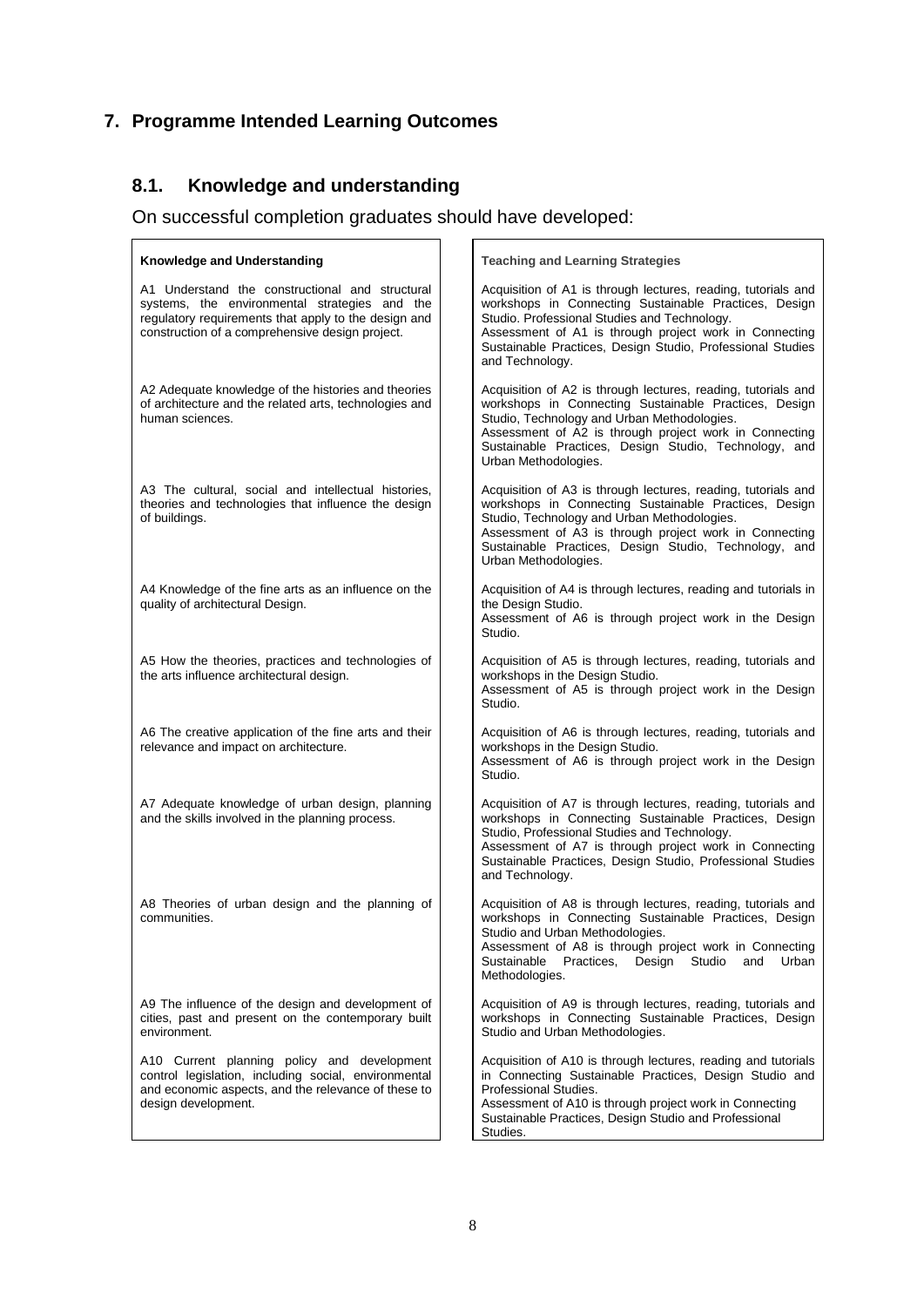# **Knowledge and understanding cont.**

| Knowledge and understanding                                                                                                                                                                                         | <b>Teaching and Learning Strategies</b>                                                                                                                                                                                                                                                                  |
|---------------------------------------------------------------------------------------------------------------------------------------------------------------------------------------------------------------------|----------------------------------------------------------------------------------------------------------------------------------------------------------------------------------------------------------------------------------------------------------------------------------------------------------|
| A11 Understanding of the relationship between<br>people and buildings, and between buildings and<br>their environment, and the need to relate buildings<br>and the spaces between them to human needs and<br>scale. | Acquisition of A11 is through lectures, reading and<br>tutorials in Connecting Sustainable Practices, Design<br>Studio, Professional Studies and Technology.<br>Assessment of A11 is through project work in Connecting<br>Sustainable Practices, Design Studio, Professional<br>Studies and Technology. |
| A12 The needs and aspirations of building users.                                                                                                                                                                    | Acquisition of 12 is through lectures, reading, tutorials<br>workshops in Design Studio<br>and<br>and Urban<br>Methodologies.<br>Assessment of A12 is through project work in Design<br>Studio and Urban Methodologies.                                                                                  |
| A13 The impact of buildings on the environment,<br>and the precepts of sustainable design.                                                                                                                          | Acquisition of A13 is through lectures, reading, and<br>tutorials in Connecting Sustainable Practices and<br>Technology.<br>Assessment of A13 is through project work in Connecting<br>Sustainable Practices and Technology.                                                                             |
| A14 Understanding of the profession of architecture<br>and the role of the architect in society, in particular<br>in preparing briefs that take account of social<br>factors.                                       | Acquisition of A14 is through lectures, reading, tutorials<br>and workshops in Design Studio, Professional Studies<br>and Technology.<br>Assessment of A14 is through project work in Design<br>Studio, Professional Studies and Technology.                                                             |
| A15 The nature of professionalism and the duties<br>and responsibilities of architects to clients, building<br>users, constructors, co-professionals and the wider<br>society.                                      | Acquisition of A15 is through lectures and seminars in<br>Professional Studies.<br>Assessment of A15 is through project work in<br>Professional Studies.                                                                                                                                                 |
| A16 The role of the architect within the design team<br>construction<br>industry,<br>recognising<br>the<br>and<br>importance of current methods and trends in the<br>construction of the built environment.         | Acquisition of A16 is through lectures and seminars in<br>Professional Studies.<br>Assessment of A16 is through project work in<br>Professional Studies.                                                                                                                                                 |
| A17 Understanding of the methods of investigation<br>and preparation of the brief for a design project.                                                                                                             | Acquisition of A17 is through lectures, reading, tutorials<br>and workshops in Design Studio, Professional Studies<br>and Technology.<br>Assessment of A17 is through project work in Design<br>Studio, Professional Studies and Technology.                                                             |
| A18 The contributions of architects and co-<br>professionals to the formulation of the brief, and the<br>methods of investigation used in its preparation.                                                          | Acquisition of A18 is through lectures, reading, tutorials<br>and workshops in Design Studio and Professional<br>Studies and Technology.<br>Assessment of A18 is through project work in Design<br>Studio and Professional Studies.                                                                      |
| A19<br>Understanding of the structural design,<br>constructional and engineering problems associated<br>with building design.                                                                                       | Acquisition of A19 is through lectures and tutorials in<br>Technology.<br>Assessment of A19 is through project work in<br>Technology.                                                                                                                                                                    |
| A20 The physical properties and characteristics of<br>building materials, components and systems, and<br>the environmental impact of specification choices.                                                         | Acquisition of A20 is through lectures and tutorials in<br>Technology.<br>Assessment of A20 is through project work in<br>Technology.                                                                                                                                                                    |
| A21 Adequate knowledge of physical problems and<br>technologies and the function of buildings so as to<br>provide them with internal conditions of comfort and<br>protection against the climate.                   | Acquisition of A21 is through lectures and tutorials in<br>Technology.<br>Assessment of A21 is through project work in<br>Technology.                                                                                                                                                                    |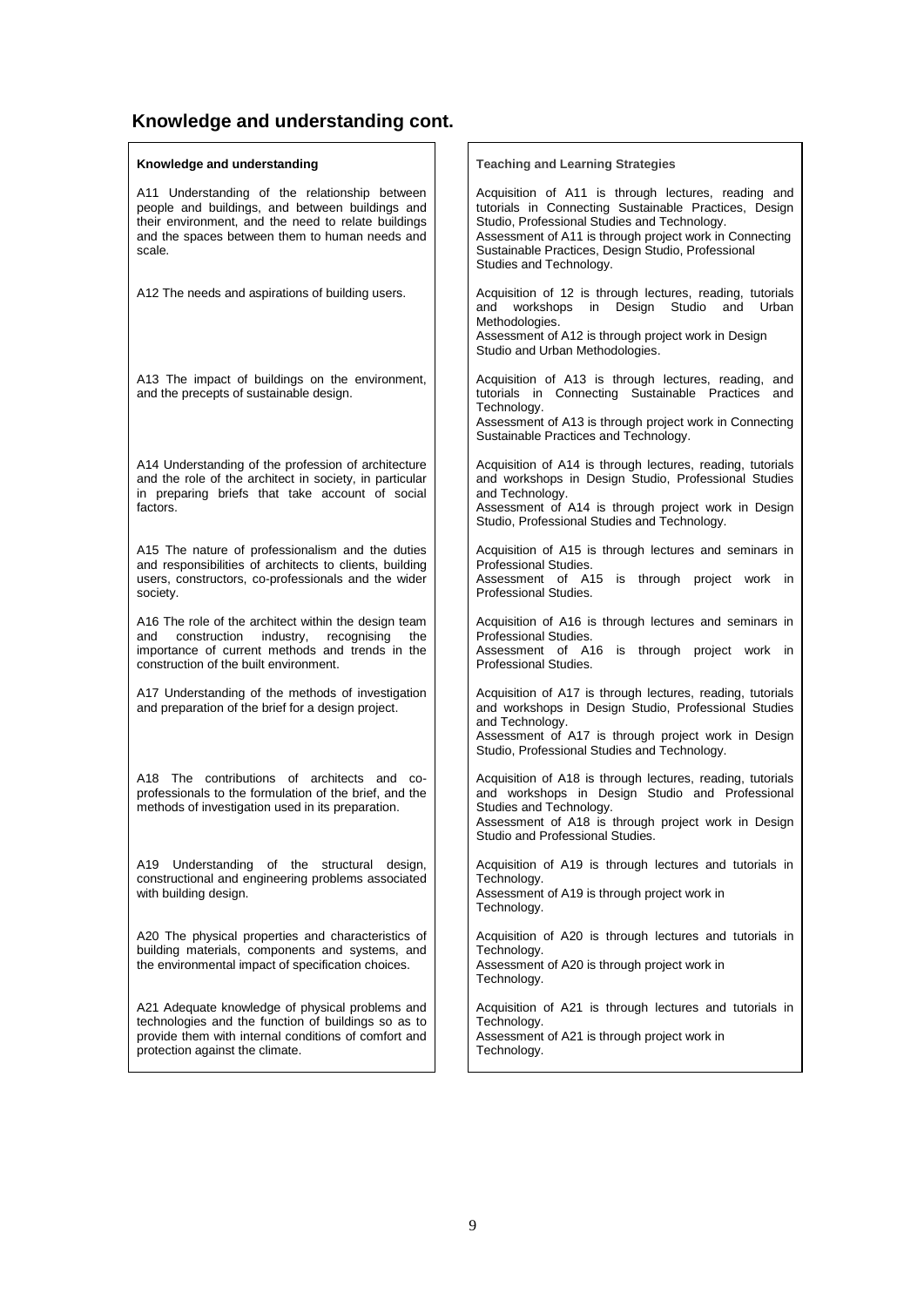# **Knowledge and understanding cont.**

| Knowledge and understanding                                                                                                                                                                                                                                                                                                   | <b>Teaching and Learning Strategies</b>                                                                                                                                                                                                      |
|-------------------------------------------------------------------------------------------------------------------------------------------------------------------------------------------------------------------------------------------------------------------------------------------------------------------------------|----------------------------------------------------------------------------------------------------------------------------------------------------------------------------------------------------------------------------------------------|
| A22 Principles associated with designing optimum<br>visual, thermal and acoustic environments.                                                                                                                                                                                                                                | Acquisition of A22 is through lectures and tutorials in<br>Technology.<br>Assessment of A22 is through project work in Technology.                                                                                                           |
| A23 Systems for environmental comfort realised<br>within relevant precepts of sustainable design.                                                                                                                                                                                                                             | Acquisition of A23 is through lectures and tutorials in<br>Technology.<br>Assessment of A23 is through project work in Technology.                                                                                                           |
| A24 The necessary design skills to meet building<br>users' requirements within the constraints imposed<br>by cost factors and building regulations.                                                                                                                                                                           | Acquisition of A24 is through lectures, reading, tutorials<br>and workshops in Design Studio, Professional Studies and<br>Technology.<br>Assessment of A24 is through project work in Design<br>Studio, Professional Studies and Technology. |
| A25 Understand the cost control mechanisms which<br>operate during the development of a project.                                                                                                                                                                                                                              | Acquisition of A25 is through lectures and seminars in<br>Professional Studies.<br>Assessment of A25 is through project work in Professional<br>Studies.                                                                                     |
| A26 Adequate<br>knowledge of the industries,<br>organisations, regulations and procedures involved in<br>translating design concepts into buildings and<br>integrating plans into overall planning.                                                                                                                           | Acquisition of A26 is through lectures, reading, tutorials<br>and workshops in Design Studio, Professional Studies and<br>Technology.<br>Assessment of A26 is through project work in Design<br>Studio, Professional Studies and Technology. |
| A27 The fundamental legal, professional and<br>statutory responsibilities of the architect, and the<br>organisations, regulations and procedures involved in<br>the negotiation and approval of architectural designs,<br>including land law, development control, building<br>regulations and health and safety legislation. | Acquisition of A27 is through lectures and seminars in<br>Professional Studies.<br>Assessment of A27 is through project work in Professional<br>Studies.                                                                                     |
| A28<br>The<br>professional<br>inter-relationships<br>οf<br>individuals and organisations involved in procuring<br>and delivering architectural projects, and how these<br>are defined through contractual and organisational<br>structures.                                                                                   | Acquisition of A28 is through lectures and seminars in<br>Professional Studies.<br>Assessment of A28 is through project work in Professional<br>Studies.                                                                                     |
| A29 The basic management theories and business<br>principles related to running both an architect's<br>practice and architectural projects, recognizing<br>current and emerging trends in the construction<br>industry.                                                                                                       | Acquisition of A28 is through lectures and seminars in<br>Professional Studies.<br>Assessment of A28 is through project work in Professional<br>Studies.                                                                                     |
| A30 Understanding of the alternative materials,<br>processes and techniques that apply to architectural<br>design and building construction.                                                                                                                                                                                  | Acquisition of A30 is through lectures, reading, tutorials<br>and workshops in Design Studio and Technology.<br>Assessment of A30 is through project work in Design<br>Studio and Technology.                                                |
| A31 Knowledge of the context of the architect and<br>the construction industry, and the professional<br>qualities needed for decision making in complex and<br>unpredictable circumstances.                                                                                                                                   | Acquisition of A31 is through lectures and seminars in<br>Professional Studies.<br>Assessment of A31 is through project work in Professional<br>Studies.                                                                                     |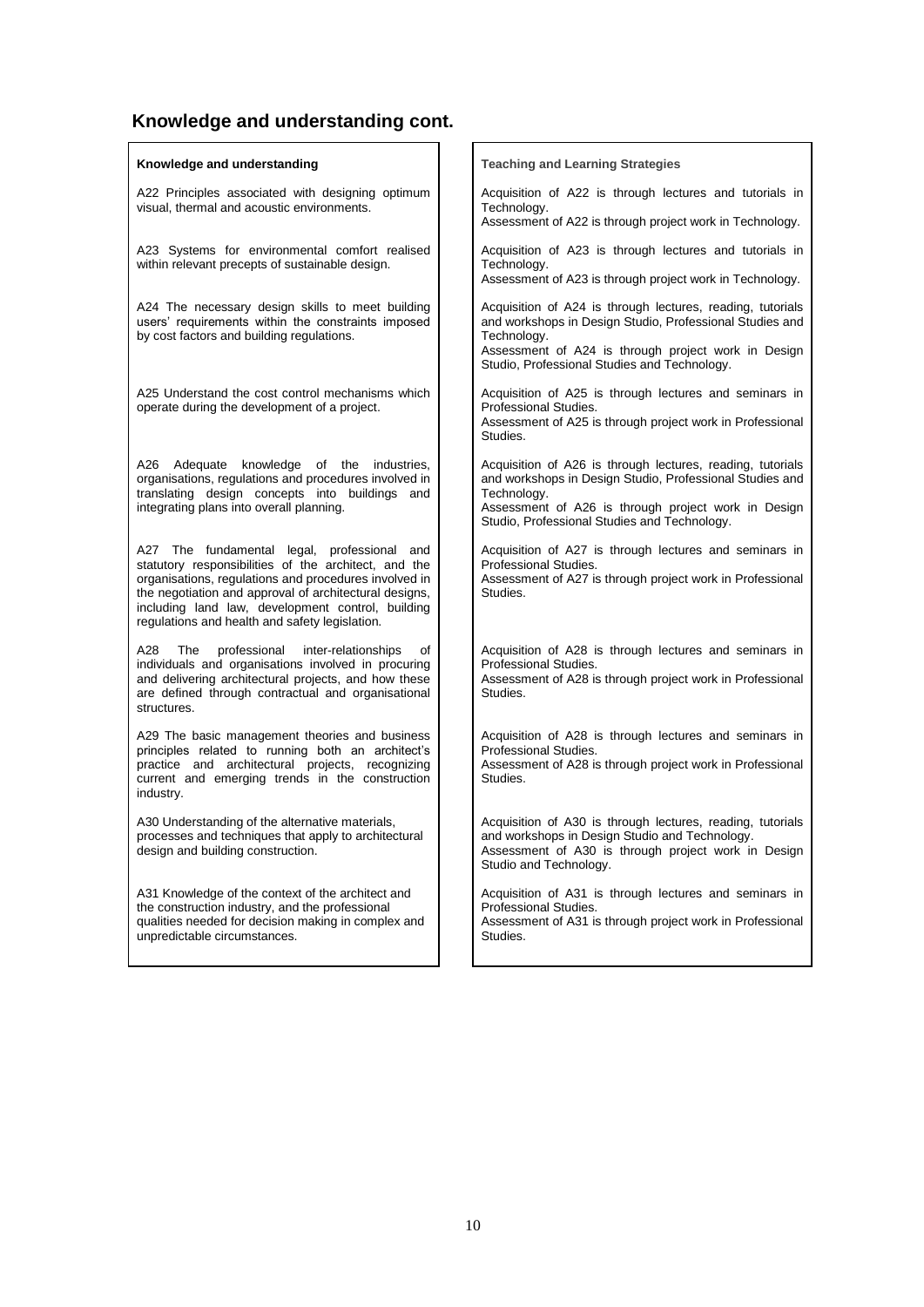## **8.2. Cognitive and intellectual skills**

# On successful completion graduates should have developed:

| Intellectual – thinking skills                                                                                                                                                                                                    | <b>Teaching and Learning Strategies</b>                                                                                                                                                                                                                                                                           |
|-----------------------------------------------------------------------------------------------------------------------------------------------------------------------------------------------------------------------------------|-------------------------------------------------------------------------------------------------------------------------------------------------------------------------------------------------------------------------------------------------------------------------------------------------------------------|
| B1 Ability to create architectural designs that satisfy<br>both aesthetic and technical requirements.                                                                                                                             | Acquisition of B1 is through lectures, reading, tutorials and<br>workshops in Connecting Sustainable Practices, Design<br>Studio, Professional Studies and Technology.<br>Assessment of B1 is through project work in Connecting<br>Sustainable Practices, Design Studio, Professional Studies<br>and Technology. |
| B2 Prepare and present building design projects of<br>diverse scale, complexity, and type in a variety of<br>contexts, using a range of media, and in response to a<br>brief.                                                     | Acquisition of B2 is through Design Studio and<br>Technology.<br>Assessment of B2 is through project work in Design Studio<br>and Technology.                                                                                                                                                                     |
| B3 Understand the constructional and structural<br>systems, the environmental strategies and the<br>regulatory requirements that apply to the design and<br>construction of a comprehensive design project.                       | Acquisition of B3 is through lectures, reading, tutorials and<br>workshops in Connecting Sustainable Practices, Design<br>Studio, Professional Studies and Technology.<br>Assessment of B3 is through project work in Connecting<br>Sustainable Practices, Design Studio, Professional Studies<br>and Technology. |
| B4 Develop a conceptual and critical approach to<br>architectural design that integrates and satisfies the<br>aesthetic aspects of a building and the technical<br>requirements of its construction and the needs of the<br>user. | Acquisition of B4 is through Design Studio and<br>Technology.<br>Assessment of B4 is through project work in Design Studio<br>and Technology.                                                                                                                                                                     |
| B5 The influence of history and theory on the spatial,<br>social, and technological aspects of architecture.                                                                                                                      | Acquisition of B5 is through lectures, reading, tutorials and<br>workshops in Connecting Sustainable Practices, Design<br>Studio, Technology and Urban Methodologies.<br>Assessment of B5 is through project work in Connecting<br>Sustainable Practices, Design Studio, Technology and<br>Urban Methodologies.   |
| B6 The application of appropriate theoretical concepts<br>to studio design projects, demonstrating a reflective<br>and critical approach.                                                                                         | Acquisition of B6 is through Design Studio.<br>Assessment of B6 is through project work in Design<br>Studio.                                                                                                                                                                                                      |
| B7 The creative application of such work to studio<br>design projects, in terms of their conceptualisation and<br>representation.                                                                                                 | Acquisition of B7 is through Design Studio.<br>Assessment of B7 is through project work in Design<br>Studio.                                                                                                                                                                                                      |
| B8 Understanding of the relationship between people<br>and buildings, and between buildings and their<br>environment, and the need to relate buildings and the<br>spaces between them to human needs and scale.                   | Acquisition of B8 is through lectures, reading and tutorials<br>in Connecting Sustainable Practices, Design Studio,<br>Professional Studies and Technology.<br>Assessment of B8 is through project work in Connecting<br>Sustainable Practices, Design Studio, Professional Studies<br>and Technology.            |
| B9 The needs and aspirations of building users.                                                                                                                                                                                   | Acquisition of 12 is through lectures, reading, tutorials and<br>workshops in Design Studio and Urban Methodologies.<br>Assessment of A12 is through project work in Design<br>Studio and Urban Methodologies.                                                                                                    |
| B10 The way in which buildings fit into their local<br>context.                                                                                                                                                                   | Acquisition of B10 is through Design Studio.<br>Assessment of B10 is through project work in Design<br>Studio.                                                                                                                                                                                                    |
| B11 Understanding of the profession of architecture<br>and the role of the architect in society, in particular in<br>preparing briefs that take account of social factors.                                                        | Acquisition of B11 is through lectures, reading and tutorials<br>in Design Studio and Professional Studies.<br>Assessment of B8 is through project work in Design Studio<br>and Professional Studies.                                                                                                             |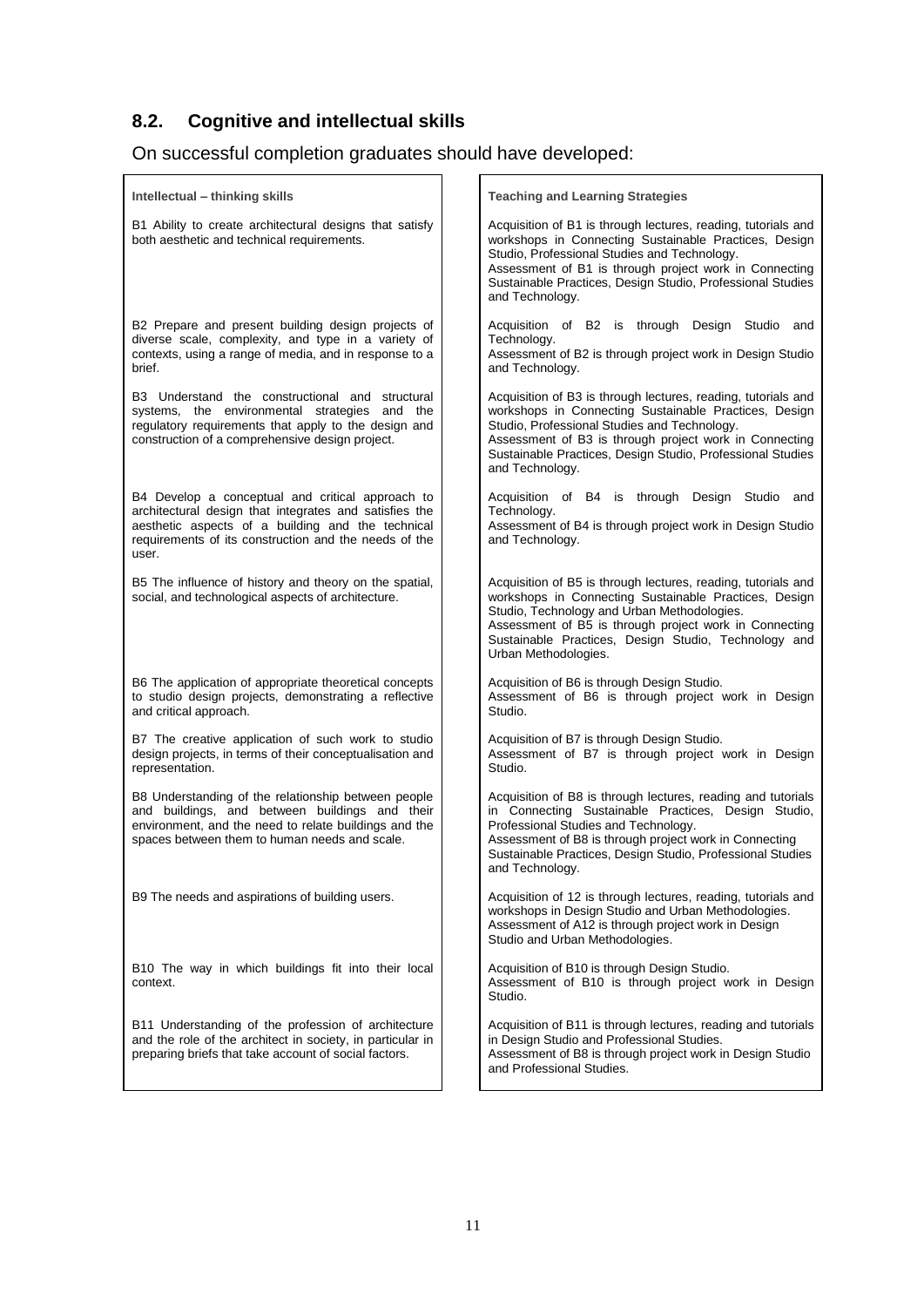## **B Cognitive and intellectual skills cont.**

| Intellectual – thinking skills                                                                                                                                                                     | <b>Teaching and Learning Strategies</b>                                                                                                                                                                                                         |
|----------------------------------------------------------------------------------------------------------------------------------------------------------------------------------------------------|-------------------------------------------------------------------------------------------------------------------------------------------------------------------------------------------------------------------------------------------------|
| B12 The potential impact of building projects on<br>existing and proposed communities.                                                                                                             | Acquisition of B12 is through lectures, tutorials and<br>workshops in the Design Studio.<br>Assessment of B12 is through project work in the Design<br>Studio.                                                                                  |
| B13 Understanding of the methods of investigation<br>and preparation of the brief for a design project.                                                                                            | Acquisition of B13 is through lectures, reading, tutorials<br>and workshops in Design Studio, Professional Studies and<br>Technology.<br>Assessment of B13 is through project work in Design<br>Studio, Professional Studies and Technology.    |
| B14 The need to critically review precedents relevant<br>to the function, organisation and technological strategy<br>of design proposals.                                                          | Acquisition of B14 is through lectures, reading, tutorials<br>and workshops in Design Studio and Technology.<br>Assessment of B14 is through project work in Design<br>Studio and Technology.                                                   |
| B15 The need to appraise and prepare building briefs<br>of diverse scales and types, to define client and user<br>requirements and their appropriateness to site and<br>context.                   | Acquisition of B15 is through lectures, tutorials and<br>workshops in the Design Studio.<br>Assessment of B15 is through project work in Design<br>Studio.                                                                                      |
| The contributions of architects and<br>B16<br>CO-<br>professionals to the formulation of the brief, and the<br>methods of investigation used in its preparation.                                   | Acquisition of B16 is through lectures, reading, tutorials<br>and workshops in Design Studio and Professional Studies<br>and Technology.<br>Assessment of B16 is through project work in Design<br>Studio, Professional Studies and Technology. |
| B17 The investigation, critical appraisal and selection<br>of alternative structural, constructional and material<br>systems relevant to architectural design.                                     | Acquisition of B17 is through lectures and tutorials in<br>Technology.<br>Assessment of B17 is through project work in Technology.                                                                                                              |
| B18 Strategies for building construction, and ability to<br>integrate knowledge of structural principles and<br>construction techniques.                                                           | Acquisition of B18 is through lectures and tutorials in<br>Technology.<br>Assessment of B18 is through project work in Technology.                                                                                                              |
| B19 Adequate knowledge of physical problems and<br>technologies and the function of buildings so as to<br>provide them with internal conditions of comfort and<br>protection against the climate.  | Acquisition of B19 is through lectures and tutorials in<br>Technology.<br>Assessment of B19 is through project work in Technology.                                                                                                              |
| B20 Strategies for building services, and ability to<br>integrate these in a design project.                                                                                                       | Acquisition of B20 is through lectures and tutorials in<br>Technology.<br>Assessment of B20 is through project work in Technology.                                                                                                              |
| B21 The necessary design skills to meet building<br>users' requirements within the constraints imposed by<br>cost factors and building regulations.                                                | Acquisition of B21 is through lectures, reading, tutorials<br>and workshops in Design Studio, Professional Studies and<br>Technology.<br>Assessment of B21 is through project work in Design<br>Studio, Professional Studies and Technology.    |
| B22 Critically examine the financial factors implied in<br>varying building types, constructional systems, and<br>specification choices, and the impact of these on<br>architectural design.       | Acquisition of B22 is through lectures, reading, tutorials<br>and workshops in Design Studio. Professional Studies and<br>Technology.<br>Assessment of B22 is through project work in Design<br>Studio, Professional Studies and Technology.    |
| B23 Prepare designs that will meet building users'<br>requirements and comply with UK legislation,<br>appropriate performance standards and health and<br>safety requirements.                     | Acquisition of B23 is through lectures, reading, tutorials<br>and workshops in Design Studio and Technology.<br>Assessment of B23 is through project work in Design<br>Studio and Technology.                                                   |
| B24 Ability to generate design proposals using<br>understanding of a body of knowledge, some of the<br>current boundaries of professional practice and the<br>academic discipline of architecture. | Acquisition of B24 is through lectures, tutorials and<br>workshops in the Design Studio.<br>Assessment of B24 is through project work in the Design<br>Studio.                                                                                  |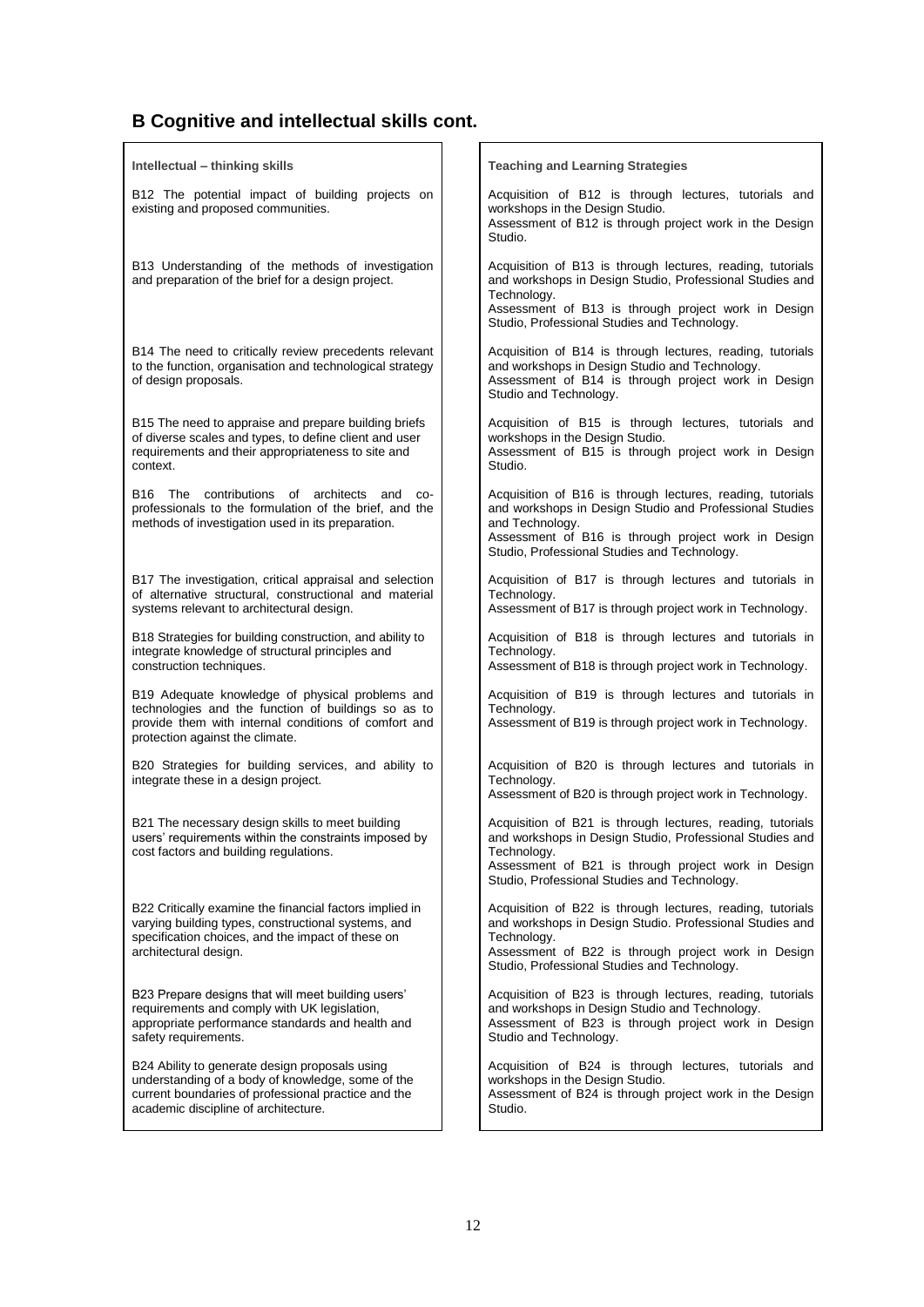## **B Cognitive and intellectual skills cont**

#### **Intellectual – thinking skills**

B25 Ability to apply a range of communication methods to present design proposals clearly and effectively.

B26 Ability to evaluate evidence, arguments and assumptions within a structured discourse relating to architecture culture, theory and design.

**Teaching and Learning Strategies**

Acquisition of B25 is through lectures, tutorials and workshops in Design Studio. Assessment of B25 is through project work in Design Studio.

Acquisition of B8 is through lectures, reading and tutorials in Connecting Sustainable Practices, Design Studio and Professional Studies.

Assessment of B8 is through project work in Connecting Sustainable Practices, Design Studio and Professional Studies.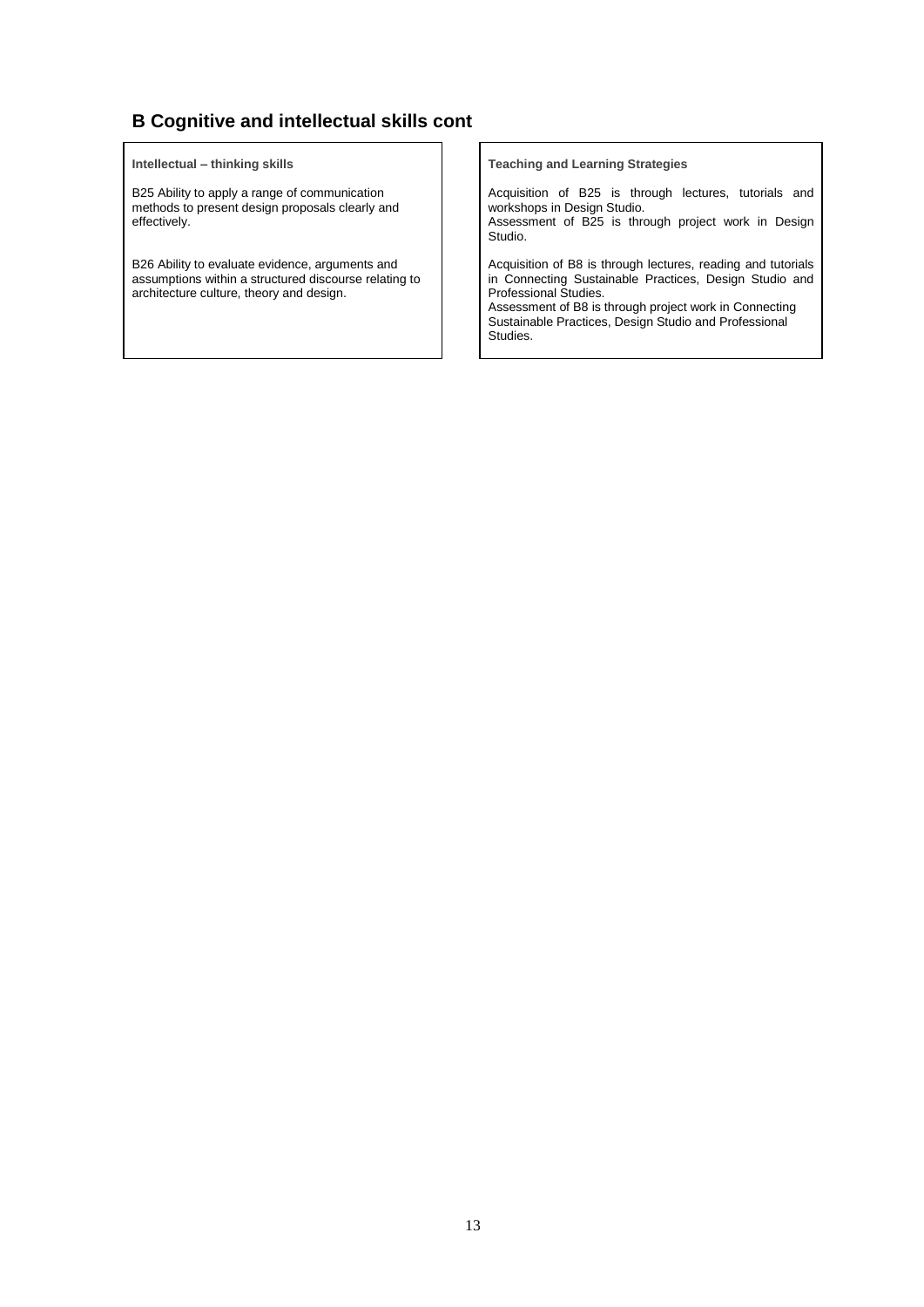## **8.3. Key and transferable skills**

On successful completion graduates should have developed:

| Transferable skills                                                                                                                                                      | <b>Teaching and Learning Strategies</b>                                                                                                                                                                                                                                                                                                                        |
|--------------------------------------------------------------------------------------------------------------------------------------------------------------------------|----------------------------------------------------------------------------------------------------------------------------------------------------------------------------------------------------------------------------------------------------------------------------------------------------------------------------------------------------------------|
| D1 Ability to identify individual learning needs and<br>understand the personal responsibility required for<br>further professional education.                           | Acquisition of D1 is through lectures, reading, tutorials and<br>workshops in Connecting Sustainable Practices, Design<br>Studio. Professional Studies, Technology and Urban<br>Methodologies.<br>Assessment of D1 is through project work in Connecting<br>Sustainable Practices, Design Studio, Professional<br>Studies, Technology and Urban Methodologies. |
| D2 Problem solving skills, professional judgment, and<br>ability to take the initiative and make appropriate<br>decisions in complex and unpredictable<br>circumstances. | Acquisition of D2 is through lectures, reading, tutorials and<br>workshops in Connecting Sustainable Practices, Design<br>Studio, Professional Studies, Technology and Urban<br>Methodologies.<br>Assessment of D2 is through project work in Connecting<br>Sustainable Practices, Design Studio, Professional<br>Studies, Technology and Urban Methodologies. |

## **8.4. Employment related skills**

On successful completion graduates should have developed:

**Employment related skills**

See Knowledge and Understanding, Cognitive and Intellectual Skills, Transferrable Skills, and Practical Skills.

**Teaching and Learning Strategies**

See Knowledge and Understanding, Cognitive and Intellectual Skills, Transferrable Skills, and Practical Skills.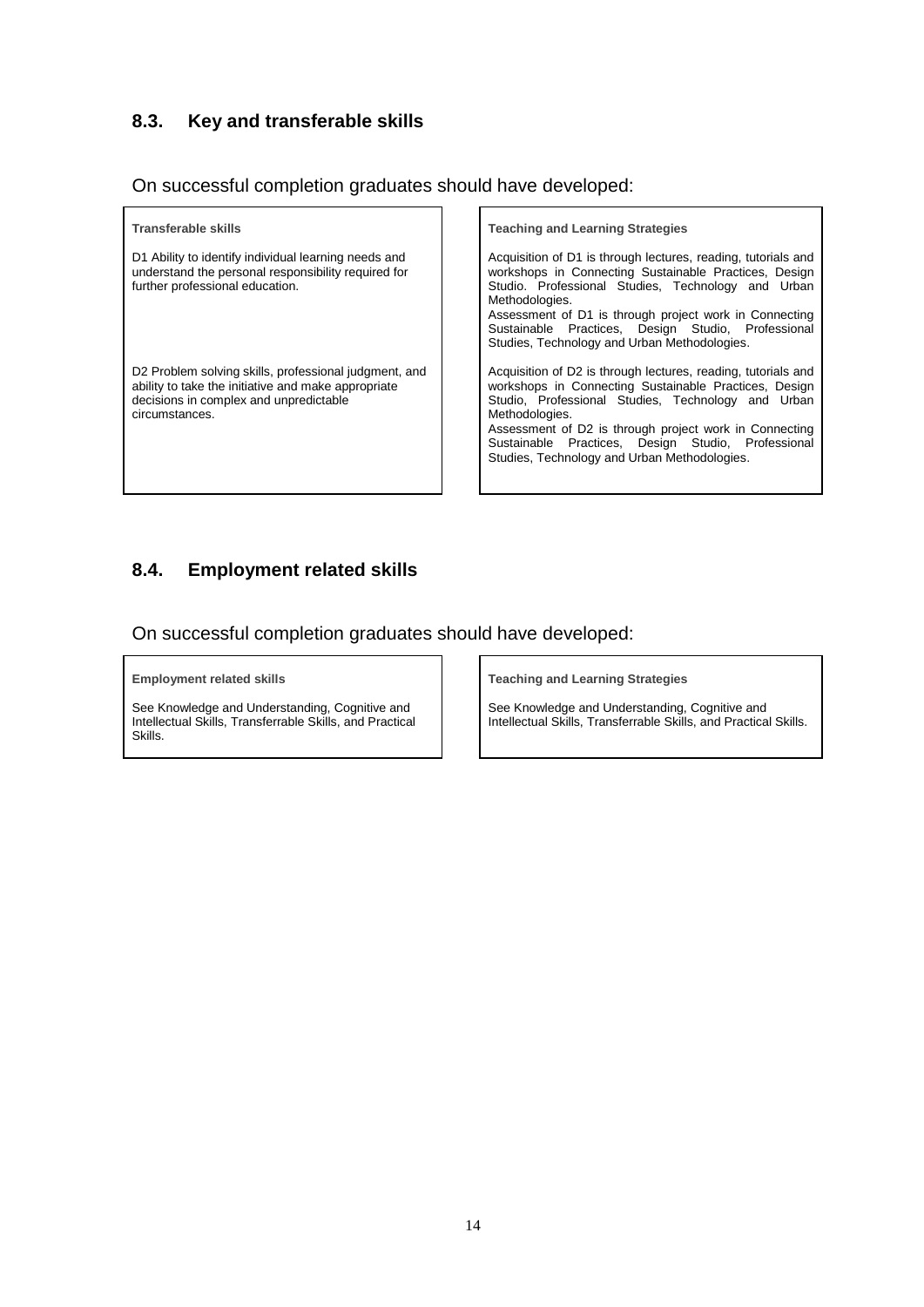## **8.5. Practical skills**

## On successful completion graduates should have developed:

| <b>Practical Skills</b><br>C1 Ability to create architectural designs that<br>satisfy both aesthetic and technical requirements.                                              | <b>Teaching and Learning Strategies</b><br>Acquisition of C1 is through lectures, reading, tutorials and<br>workshops in Connecting Sustainable Practices, Design<br>Studio, Professional Studies and Technology.<br>Assessment of C1 is through project work in Connecting<br>Sustainable Practices, Design Studio, Professional Studies<br>and Technology. |
|-------------------------------------------------------------------------------------------------------------------------------------------------------------------------------|--------------------------------------------------------------------------------------------------------------------------------------------------------------------------------------------------------------------------------------------------------------------------------------------------------------------------------------------------------------|
| C2 Prepare and present building design projects of<br>diverse scale, complexity, and type in a variety of<br>contexts, using a range of media, and in response<br>to a brief. | Acquisition of B2 is through Design Studio and Technology.<br>Assessment of B2 is through project work in Design Studio<br>and Technology.                                                                                                                                                                                                                   |
| C3 Ability to apply a range of communication<br>methods to present design proposals clearly and<br>effectively.                                                               | Acquisition of B25 is through lectures, tutorials and workshops<br>in the Design Studio.<br>Assessment of B25 is through project work in the Design<br>Studio.                                                                                                                                                                                               |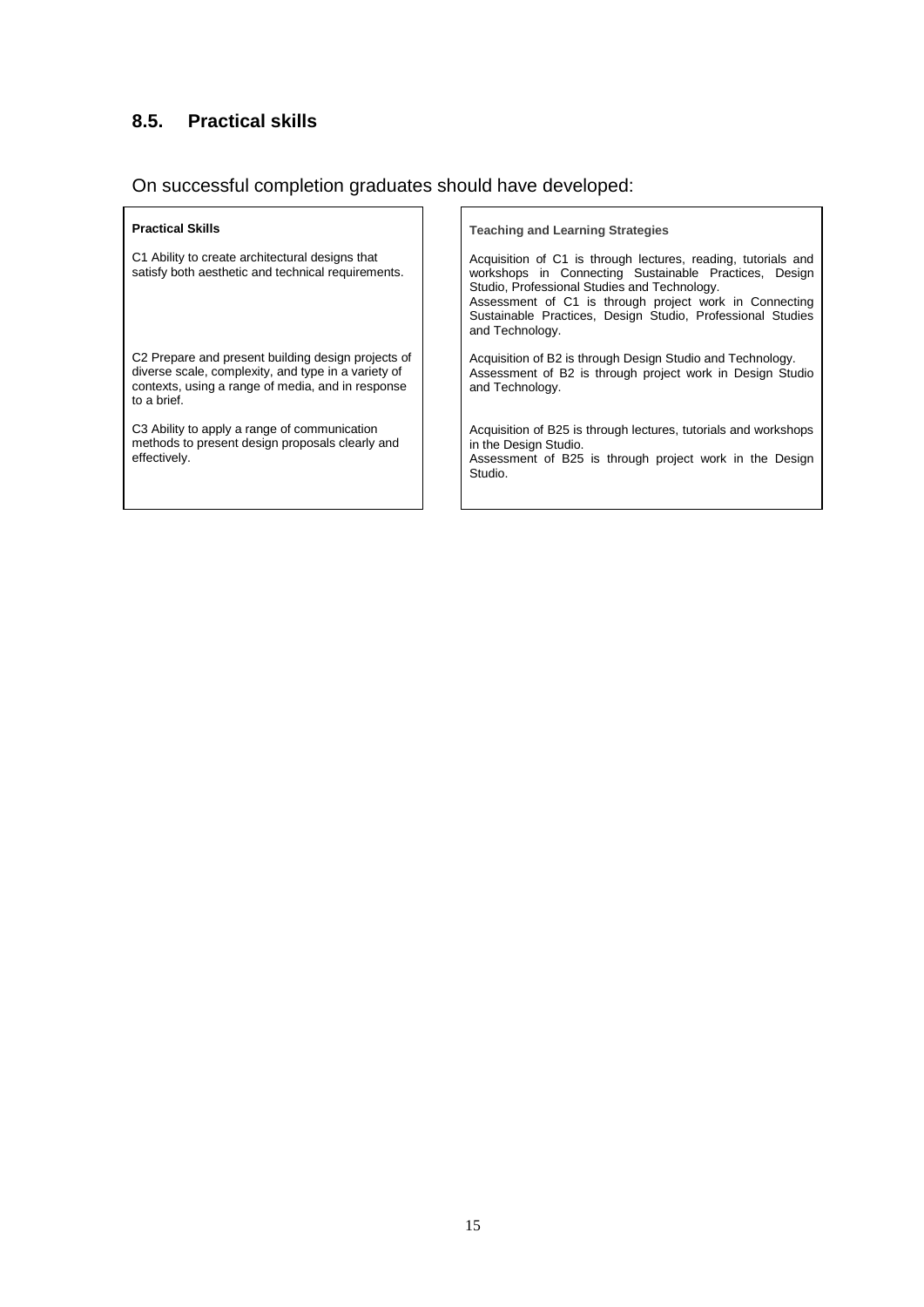## **8. Admissions Criteria, including APCL, APEL and DAS arrangements**

The admissions policy and procedures are designed to ensure that applicants have the intellectual ability, motivation and, where appropriate, the professional experience to benefit from, and contribute to, the Master of Architecture programme.

### **Admission to the Master of Architecture Programme**

The normal minimum requirement for entry to the M Arch is:

- Essential: A lower second degree carrying exemption from the ARB/RIBA Part I examination with a minimum mark of 55% in final year degree design project work.
- Preferred: 6 months minimum work experience in an architects' office (or equivalent) and have completed a Professional Experience Development Record (PEDR) Form monitored by a recognised school of architecture and the RIBA OR:
- Desirable: 12 months minimum work experience in an architects' office, or equivalent 'Year Out' experience of professionally related experience in other relevant fields presented for interview in a portfolio which will include a range of competent design, technical and written work.
- Upon request: Suitable references from previous academic institution, employer and/or similar.
- Essential: Overseas or EU students must attain minimum test scores of 6.5 IELTS (International English Language Testing Scheme) or equivalent standard for TEFL. Overseas and EU students will be advised to contact the University English Language Support Unit for advice and individual support.

The following requirements for entry are recommended:

- Desirable: An upper second degree carrying exemption from the ARB/RIBA Part 1 examination with a minimum mark of 60% in final year design project work.
- Desirable: 12 months minimum work experience in an architects' office with completed PEDR form monitored by a recognised school of architecture and the RIBA.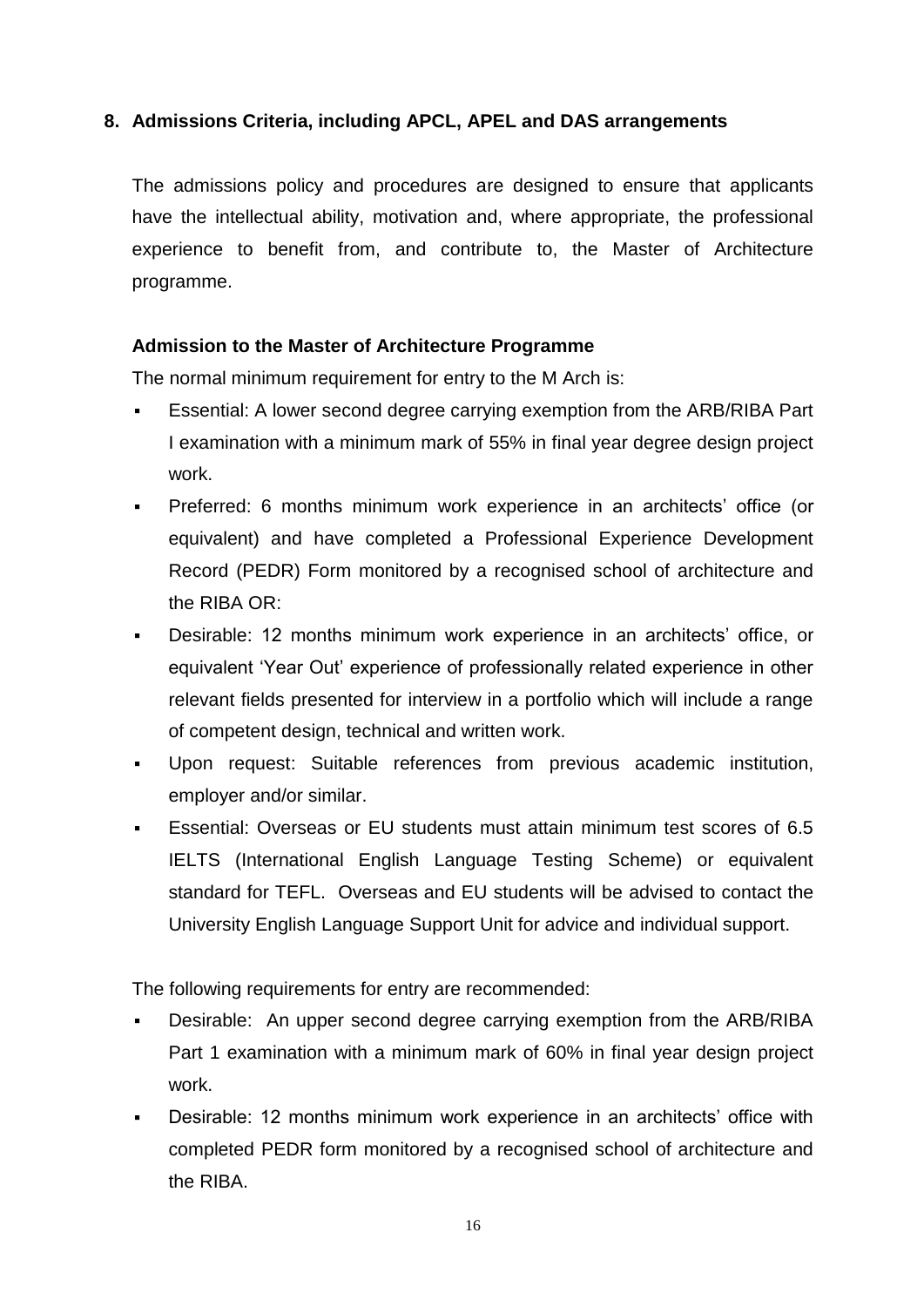- Desirable: A range of experience from a 'Year Out' developed from an understanding of the RIBA job stages including, for example, a participation in a range of projects including feasibility studies, small scale interventions or refurbishment work and larger scale new build/urban design projects.
- Desirable: Completion of self-generated long-term (1 month) or several shortterm (1 week) study tours, during which students will have visited and examined buildings and urban layouts. These examinations would include documentation (photographs, sketches, analytical and reflective observations in a journal and sketchbook) and be presented in a portfolio. It is desirable that some or all of the studies will have occurred outside the UK.

Applicants may only be admitted with the approval of the Programme Leader.

## **Selection Procedures**

The selection procedures are intended to help ascertain that:

- 1) The candidate is suitable for advanced study.
- 2) The candidate has a realistic understanding of what the programme will entail and of the demands and pressure upon them during the period of study.

Applications will be made on the University postgraduate student application form.

All short-listed candidates will normally be interviewed with portfolio, which will include a range of competent design, technical and written work, by the Programme Leader.

### **9. Progression criteria for Final and Intermediate Awards**

The standard study programme for an award consists of a number of Stages. A Stage is equivalent to one year of study for a full time student.

The credit weighting of the M Arch award will be:

Stage 1 total of 120 credits (contributes to 50% of the overall award) Stage 2 total of 120 credits (contributes to 50% of the overall award)

- Students undertaking the M Arch must achieve a pass of 50% or above in all modules to qualify for the award. There is no compensation for failed modules.
- Where a student has achieved an aggregate of 70%, they will be awarded the M Arch with Distinction.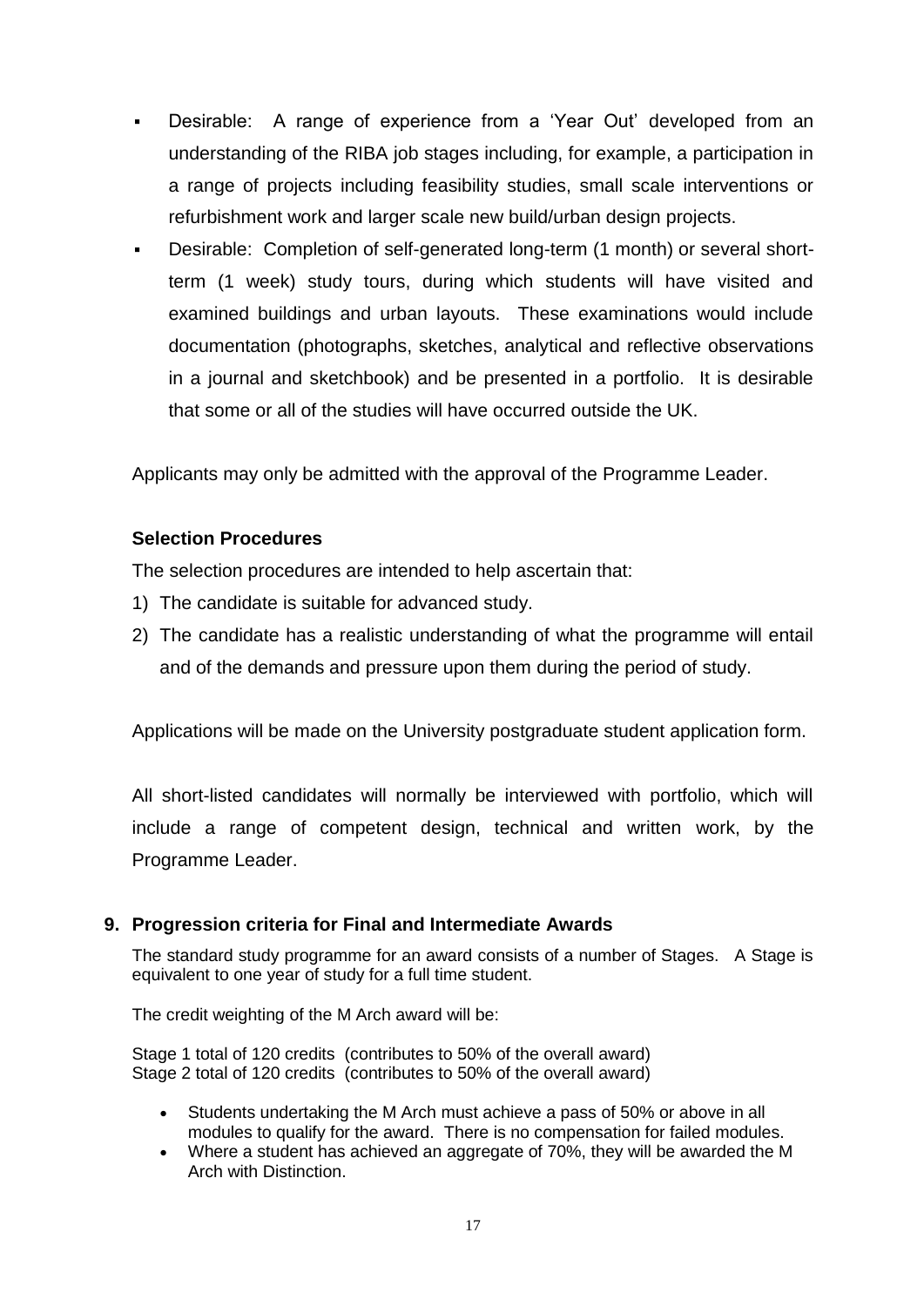- Where a student has achieved an aggregate of 60% they will be awarded the M Arch with Merit
- Where a student has passed 50% (60 credits) at Stage 2/Level 7 they will be awarded Postgraduate Certificate in Architecture

## **10.Exceptions to Regulations**

Not applicable.

## **11.Transitional Arrangements**

Not applicable.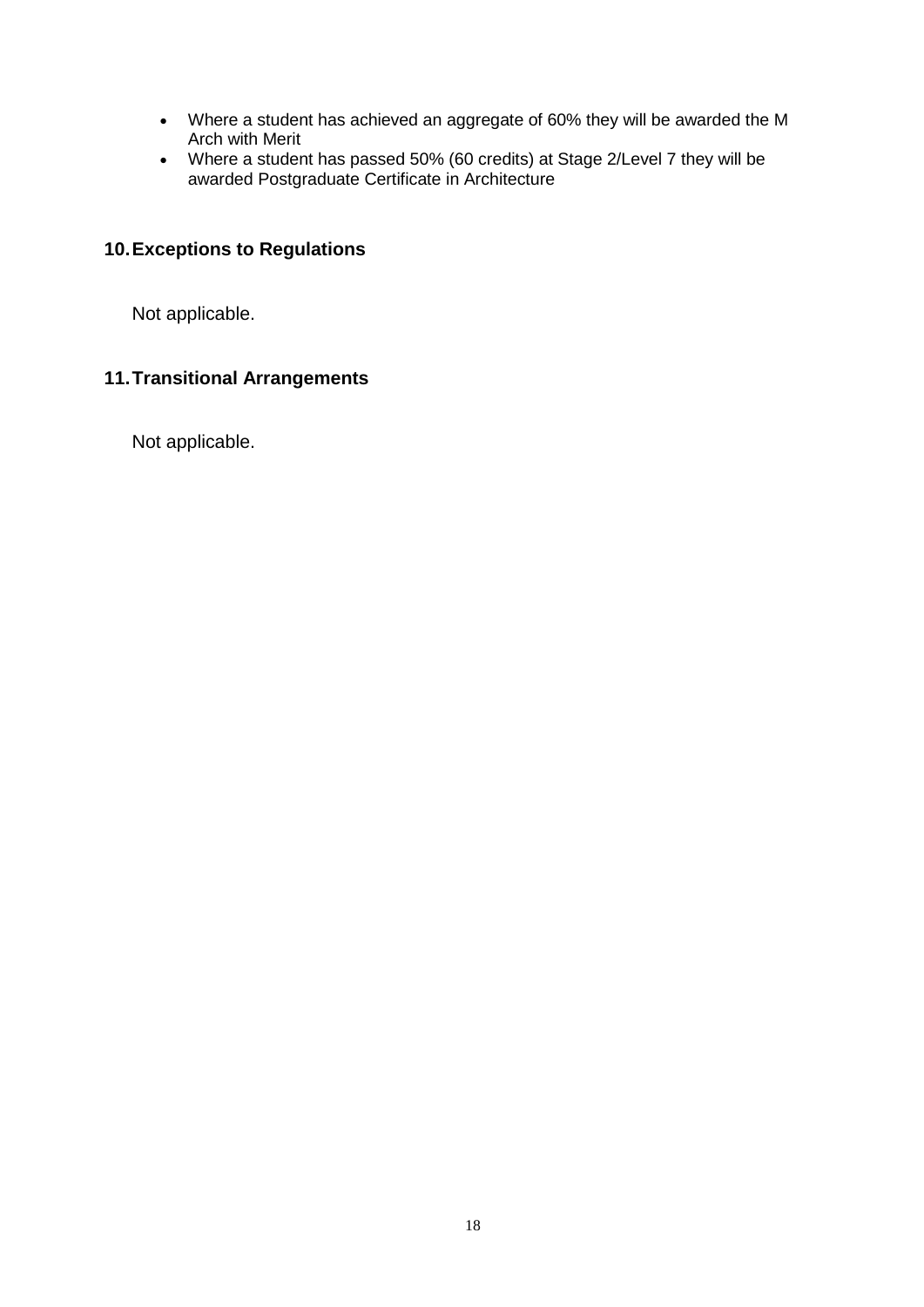## **12.Mapping and Appendices:**

## **13.1 ILO's against Modules Mapping**

### **M Arch**

## **Programme Learning Outcomes**

The following map identifies the key relationships between the Part 2 programme learning outcomes, FHEQ Level, ARB / RIBA criteria, and the modules in the Part 2 M Arch programme.

- Column 1 indicates the relevant Programme Specification learning outcome number.
- Column 2 lists the Programme learning outcomes.
- Column 3 Reference to FHEQ Level
- Column 4 cross references with the ARB Prescription Criteria / RIBA Validation Criteria.
- Column 5 identifies the module code of the modules in which the relevant learning outcome is assessed

(Note that mapping of assessed learning outcomes sets out modules where assessed learning outcomes MAY be demonstrated within the student portfolio. These outcomes may equally not be addressed in the work generated within each of the modules. This does not contravene professional validation body requirements, as long as all criteria are satisfied across the whole of the portfolio. This recognises that the nature of the student portfolio of work within architecture allows for students to demonstrate learning outcomes within various project work, notably across both studio-based and non-studio-based projects. It is for this reason that the mapping of assessed learning outcomes set out a number of different possible modules within which the relevant criteria may be met; it is equally why the MR for each module lists a number of assessed learning outcomes.)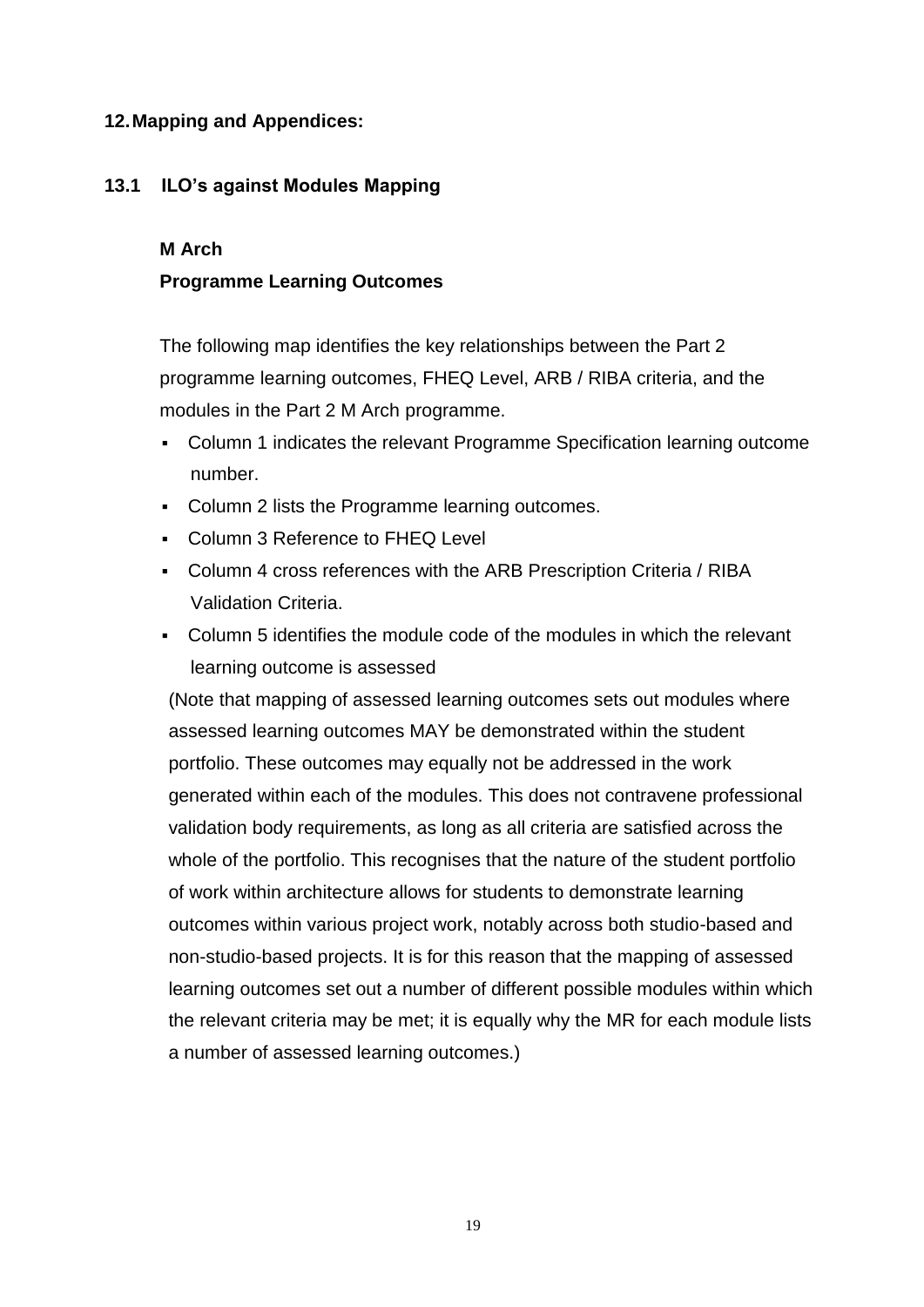| Prog<br>spec.<br>learn.           | Programme Intended Learning Outcomes                                                                                                                                                                                              | Reference<br>to FHEQ<br>Level | Reference Module in<br>to ARB /<br><b>RIBA</b> | which LO<br>is                                          |
|-----------------------------------|-----------------------------------------------------------------------------------------------------------------------------------------------------------------------------------------------------------------------------------|-------------------------------|------------------------------------------------|---------------------------------------------------------|
| out no.                           |                                                                                                                                                                                                                                   |                               | Criteria                                       | assessed                                                |
| $\overline{B1}$<br>C <sub>1</sub> | Ability to create architectural designs that<br>satisfy both aesthetic and technical<br>requirements.                                                                                                                             |                               | GC <sub>1</sub>                                | ARCH653A<br>ARCH656<br>ARCH751A<br>ARCH752A             |
| <b>B2</b><br>C <sub>2</sub>       | building<br>present<br>design7<br>Prepare<br>and<br>projects of diverse scale, complexity, and<br>type in a variety of contexts, using a range<br>of media, and in response to a brief.                                           |                               | GC1.1                                          | <b>ARCH656**</b><br>ARCH751A<br>ARCH752A                |
| A <sub>1</sub><br><b>B3</b>       | Understand the constructional and<br>structural systems, the environmental<br>strategies and the regulatory requirements<br>that apply to the design and construction<br>of a comprehensive design project.                       |                               | GC1.2                                          | ARCH653A<br>ARCH656<br>ARCH756<br>ARCH751A<br>ARCH752A  |
| <b>B4</b>                         | Develop a conceptual and critical<br>approach to architectural design that<br>integrates and satisfies the aesthetic<br>aspects of a building and the technical<br>requirements of its construction and the<br>needs of the user. |                               | $\overline{GC1.3}$                             | ARCH656<br>ARCH751<br>ARCH752A                          |
| A2                                | Adequate knowledge of the histories and<br>theories of architecture and the related<br>arts, technologies and human sciences.                                                                                                     | 7                             | GC <sub>2</sub>                                | ARCH653A<br>ARCH654A<br>ARCH656<br>ARCH751A<br>ARCH752A |
| A3                                | The cultural, social and intellectual<br>histories, theories and technologies that<br>influence the design of buildings.                                                                                                          | 7                             | GC2.1                                          | ARCH653A<br>ARCH654A<br>ARCH656<br>ARCH751A<br>ARCH752A |
| B <sub>5</sub>                    | The influence of history and theory on the<br>spatial, social, and technological aspects<br>of architecture.                                                                                                                      | $\overline{7}$                | GC2.2                                          | ARCH653A<br>ARCH654A<br>ARCH751A<br>ARCH752A            |
| <b>B6</b>                         | The application of appropriate theoretical<br>concepts to studio design projects,<br>demonstrating a reflective and critical<br>approach.                                                                                         | 7                             | GC2.3                                          | ARCH751A<br>ARCH752A                                    |
| A4                                | Knowledge of the fine arts as an influence 7<br>on the quality of architectural Design.                                                                                                                                           |                               | GC <sub>3</sub>                                | ARCH751A<br>ARCH752A                                    |
| A5                                | How the theories, practices and<br>technologies of the arts influence<br>architectural design.                                                                                                                                    | 7                             | GC3.1                                          | ARCH751A<br>ARCH752A                                    |
| A <sub>6</sub>                    | The creative application of the fine arts<br>and their relevance and impact on<br>architecture.                                                                                                                                   | 7                             | GC3.2                                          | ARCH751A<br>ARCH752A                                    |
| <b>B7</b>                         | The creative application of such work to<br>studio design projects, in terms of their<br>conceptualisation and representation.                                                                                                    | 7                             | GC3.3                                          | ARCH751A<br>ARCH752A                                    |
| Α7                                | Adequate knowledge of urban design,<br>planning and the skills involved in the<br>planning process.                                                                                                                               | 7                             | GC4                                            | ARCH653A<br>ARCH654A<br>ARCH755                         |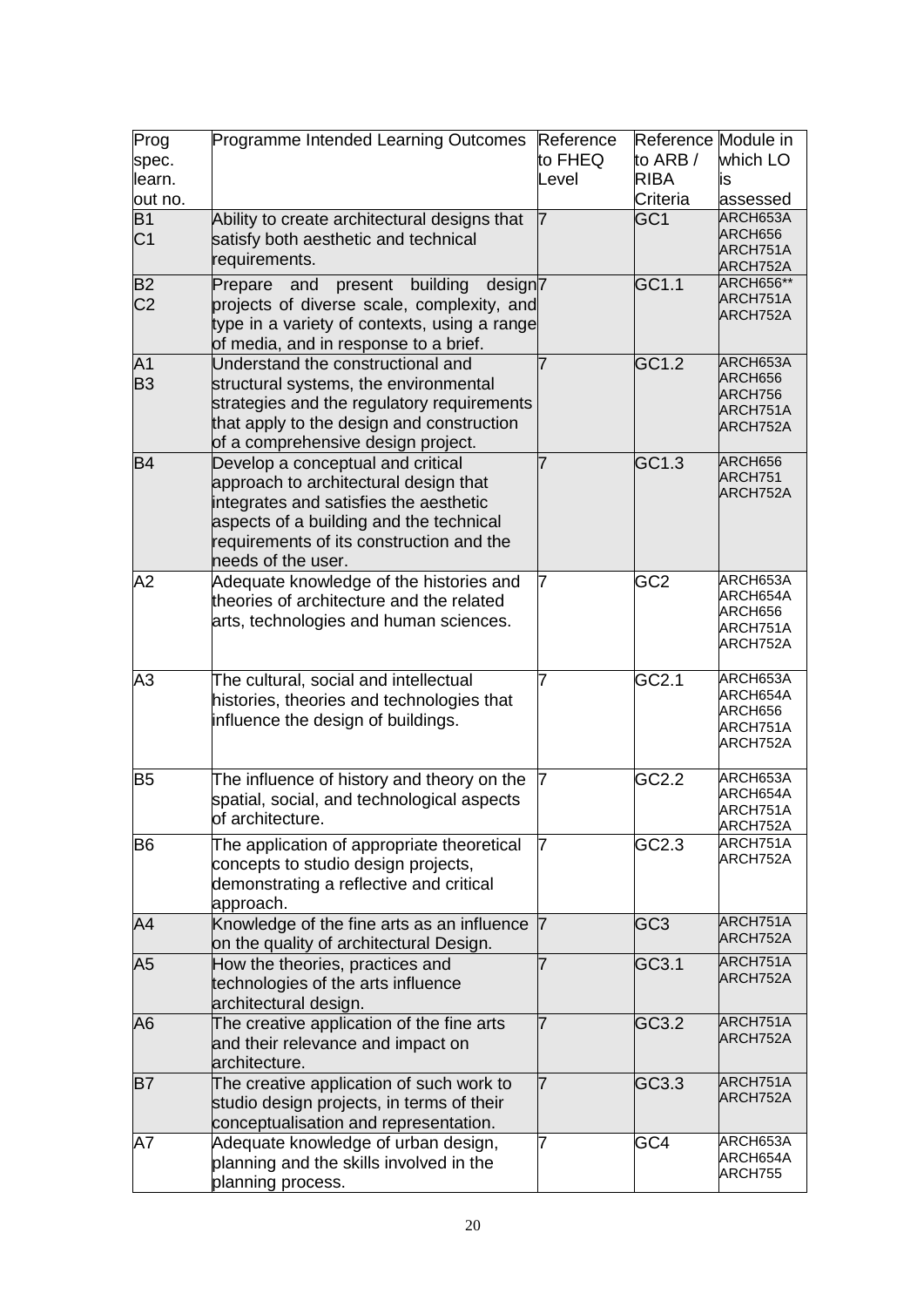|                       |                                                                                                                                                                                                                   |    |                 | ARCH751A<br>ARCH752A                                   |
|-----------------------|-------------------------------------------------------------------------------------------------------------------------------------------------------------------------------------------------------------------|----|-----------------|--------------------------------------------------------|
| A8                    | Theories of urban design and the planning 7<br>of communities.                                                                                                                                                    |    | GC4.1           | ARCH653A<br>ARCH654A<br>ARCH751A<br>ARCH752A           |
| A9                    | The influence of the design and<br>development of cities, past and present on<br>the contemporary built environment.                                                                                              |    | GC4.2           | ARCH653A<br>ARCH654A<br>ARCH751A<br>ARCH752a           |
| A10                   | Current planning policy and development<br>control legislation, including social,<br>environmental and economic aspects, and<br>the relevance of these to design<br>development.                                  | 17 | GC4.3           | ARCH653A<br>ARCH751A<br>ARCH752A<br>ARCH755            |
| A11<br>B <sub>8</sub> | Understanding of the relationship between 7<br>people and buildings, and between<br>buildings and their environment, and the<br>need to relate buildings and the spaces<br>between them to human needs and scale. |    | GC <sub>5</sub> | ARCH653A<br>ARCH656<br>ARCH751A<br>ARCH752A<br>ARCH755 |
| A12<br><b>B9</b>      | The needs and aspirations of building<br>users.                                                                                                                                                                   |    | GC5.1           | ARCH654A<br>ARCH751A<br>ARCH752A                       |
| A13                   | The impact of buildings on the<br>environment, and the precepts of<br>sustainable design.                                                                                                                         |    | GC5.2           | ARCH653<br><b>ARCH656**</b>                            |
| <b>B10</b>            | The way in which buildings fit into their<br>local context.                                                                                                                                                       | 7  | GC5.3           | ARCH751A<br>ARCH752A                                   |
| A14<br><b>B11</b>     | Understanding of the profession of<br>architecture and the role of the architect in<br>society, in particular in preparing briefs<br>that take account of social factors.                                         | 7  | GC6             | ARCH656<br>ARCH751A<br>ARCH752A<br>ARCH755             |
| A15                   | The nature of professionalism and the<br>duties and responsibilities of architects to<br>clients, building users, constructors, co-<br>professionals and the wider society.                                       | 7  | GC6.1           | ARCH755                                                |
| A16                   | The role of the architect within the design<br>team and construction industry,<br>recognising the importance of current<br>methods and trends in the construction of<br>the built environment.                    | 7  | GC6.2           | ARCH755                                                |
| <b>B12</b>            | The potential impact of building projects on <sup>7</sup><br>existing and proposed communities.                                                                                                                   |    | GC6.3           | ARCH751A<br>ARCH752A                                   |
| A17<br><b>B13</b>     | Understanding of the methods of<br>investigation and preparation of the brief<br>for a design project.                                                                                                            |    | GC7             | ARCH656<br>ARCH751A<br>ARCH752A<br>ARCH755             |
| <b>B14</b>            | The need to critically review precedents<br>relevant to the function, organisation and<br>technological strategy of design proposals.                                                                             | 7  | GC7.1           | ARCH656<br>ARCH751A<br>ARCH752A                        |
| <b>B15</b>            | The need to appraise and prepare building 7<br>briefs of diverse scales and types, to<br>define client and user requirements and<br>their appropriateness to site and context.                                    |    | GC7.2           | ARCH751A<br>ARCH752A*                                  |
| A18<br><b>B16</b>     | The contributions of architects and co-<br>professionals to the formulation of the<br>brief, and the methods of investigation                                                                                     | 7  | GC7.3           | ARCH751A<br>ARCH752A<br>ARCH755                        |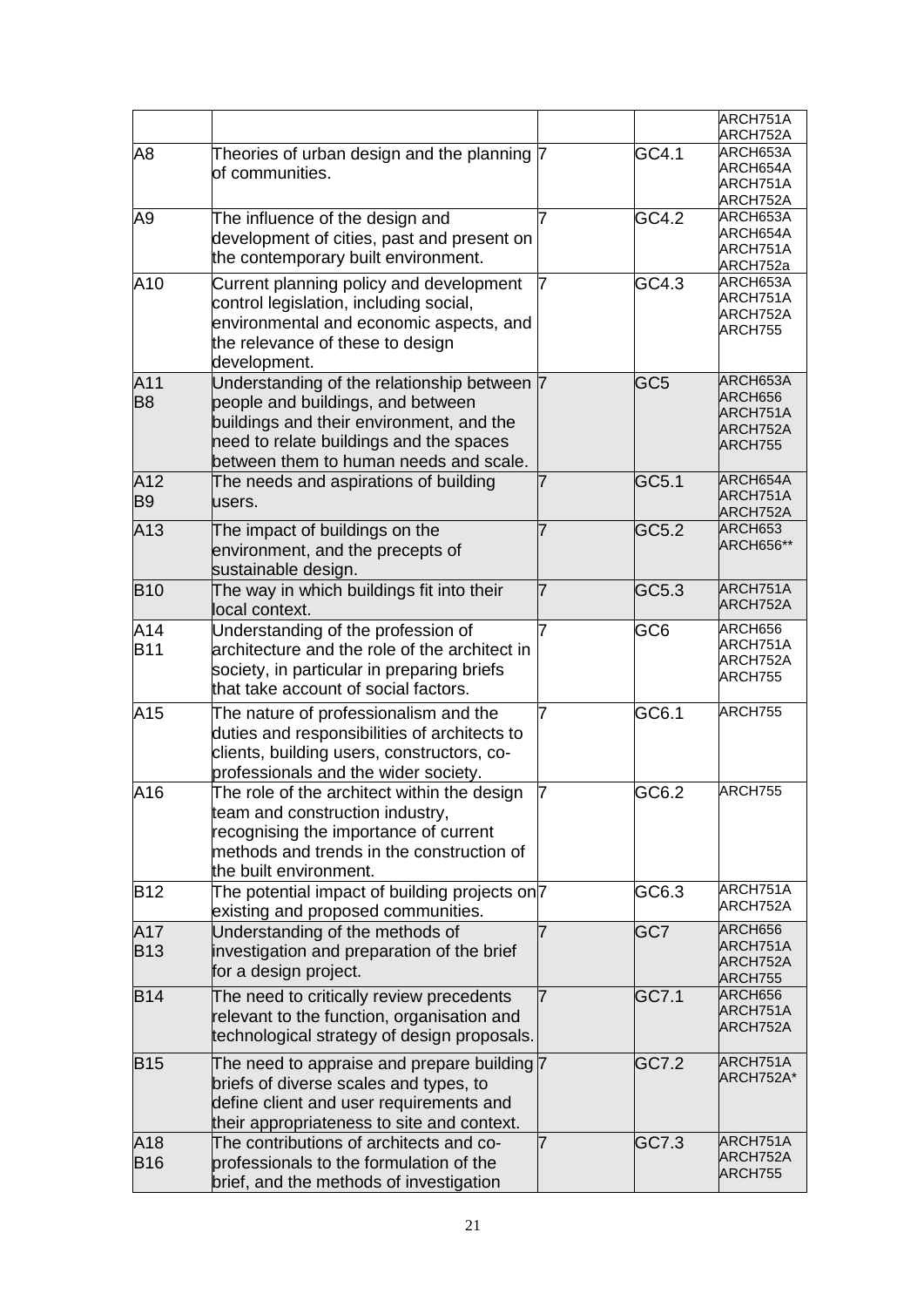|                   | used in its preparation.                                                                                                                                                                           |   |                  |                                            |
|-------------------|----------------------------------------------------------------------------------------------------------------------------------------------------------------------------------------------------|---|------------------|--------------------------------------------|
| A19               | Understanding of the structural design,<br>constructional and engineering problems<br>associated with building design.                                                                             |   | GC8              | ARCH656                                    |
| <b>B17</b>        | The investigation, critical appraisal and<br>selection of alternative structural,<br>constructional and material systems<br>relevant to architectural design.                                      | 7 | GC8.1            | ARCH656                                    |
| <b>B18</b>        | Strategies for building construction, and<br>ability to integrate knowledge of structural<br>principles and construction techniques.                                                               |   | GC8.2            | ARCH656                                    |
| A20               | The physical properties and characteristics <sup>7</sup><br>of building materials, components and<br>systems, and the environmental impact of<br>specification choices.                            |   | GC8.3            | ARCH656                                    |
| A21<br><b>B19</b> | Adequate knowledge of physical problems 7<br>and technologies and the function of<br>buildings so as to provide them with<br>internal conditions of comfort and<br>protection against the climate. |   | GC9              | ARCH656                                    |
| A22               | Principles associated with designing<br>optimum visual, thermal and acoustic<br>environments.                                                                                                      |   | GC9.1            | ARCH656                                    |
| A23               | Systems for environmental comfort<br>realised within relevant precepts of<br>sustainable design.                                                                                                   |   | GC9.2            | <b>ARCH656**</b>                           |
| <b>B20</b>        | Strategies for building services, and ability 7<br>to integrate these in a design project.                                                                                                         |   | GC9.3            | ARCH656                                    |
| A24<br><b>B21</b> | The necessary design skills to meet<br>building users' requirements within the<br>constraints imposed by cost factors and<br>building regulations.                                                 | 7 | GC <sub>10</sub> | ARCH656<br>ARCH751A<br>ARCH752A<br>ARCH755 |
| <b>B22</b>        | Critically examine the financial factors<br>implied in varying building types,<br>constructional systems, and specification<br>choices, and the impact of these on<br>architectural design         |   | GC10.1           | ARCH656<br>ARCH752A<br>ARCH755             |
| A25               | Understand the cost control mechanisms<br>which operate during the development of a<br>project.                                                                                                    | 7 | GC10.2           | ARCH755                                    |
| <b>B23</b>        | Prepare designs that will meet building<br>users' requirements and comply with UK<br>legislation, appropriate performance<br>standards and health and safety<br>requirements.                      | 7 | GC10.3           | ARCH656<br>ARCH751A<br>ARCH752A            |
| A26               | Adequate knowledge of the industries,<br>organisations, regulations and procedures<br>involved in translating design concepts into<br>buildings and integrating plans into overall<br>planning.    |   | <b>GC11</b>      | ARCH656<br>ARCH751A<br>ARCH752A<br>ARCH755 |
| A27               | The fundamental legal, professional and<br>statutory responsibilities of the architect,<br>and the organisations, regulations and<br>procedures involved in the negotiation and                    | 7 | GC11.1           | ARCH755                                    |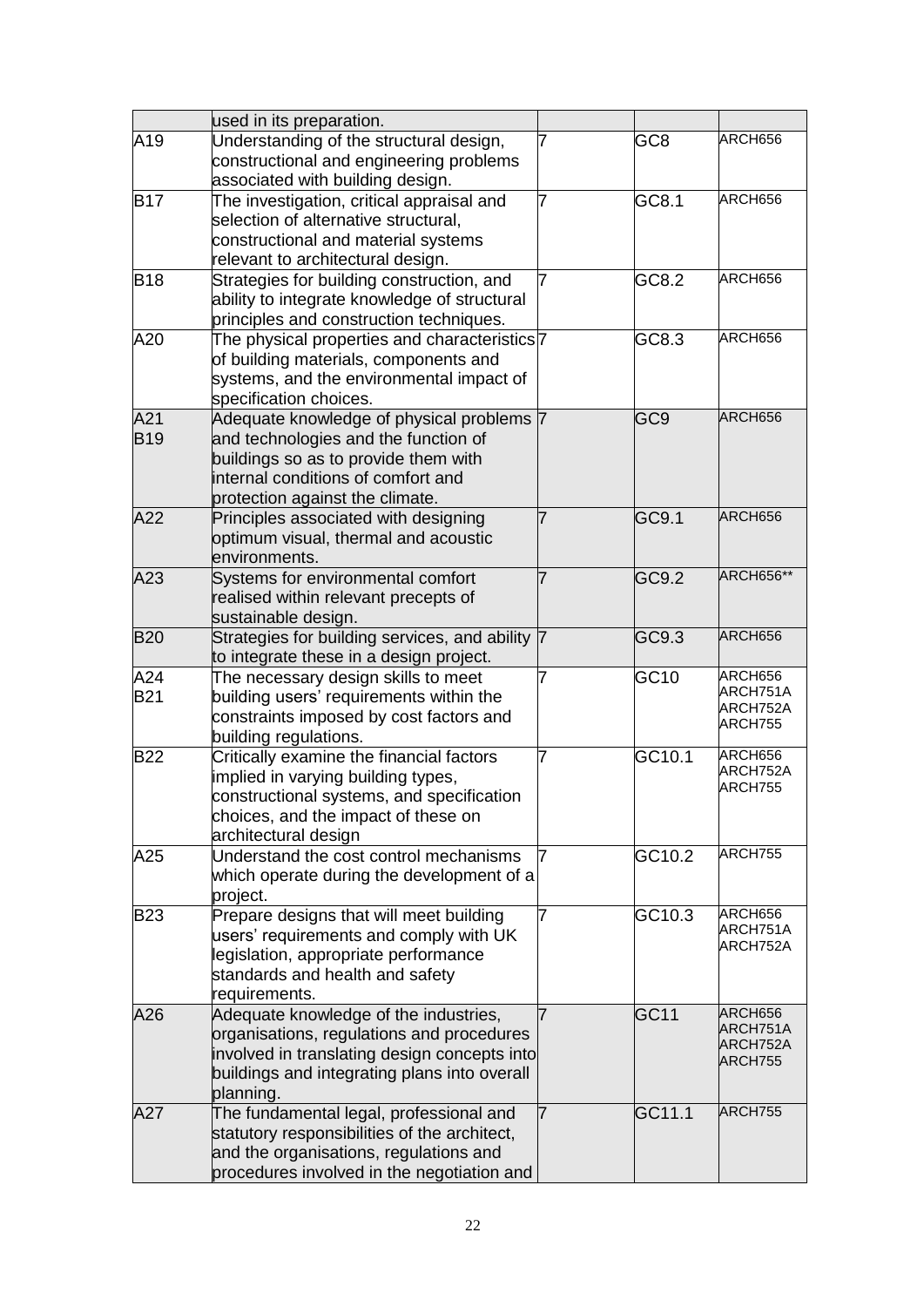|                              | approval of architectural designs, including<br>land law, development control, building<br>regulations and health and safety<br>legislation.                                                                                   |   |        |                                                                    |
|------------------------------|--------------------------------------------------------------------------------------------------------------------------------------------------------------------------------------------------------------------------------|---|--------|--------------------------------------------------------------------|
| A28                          | The professional inter-relationships of<br>individuals and organisations involved in<br>procuring and delivering architectural<br>projects, and how these are defined<br>through contractual and organisational<br>structures. |   | GC11.2 | ARCH755                                                            |
| A29                          | The basic management theories and<br>business principles related to running both<br>an architects' practice and architectural<br>projects, recognising current and emerging<br>trends in the construction industry.            | 7 | GC11.3 | ARCH755                                                            |
| <b>B24</b>                   | Ability to generate design proposals using<br>understanding of a body of knowledge,<br>some of the current boundaries of<br>professional practice and the academic<br>discipline of architecture.                              |   | GA1.1  | ARCH751A<br>ARCH752A                                               |
| <b>B25</b><br>C <sub>3</sub> | Ability to apply a range of communication<br>methods to present design proposals<br>clearly and effectively.                                                                                                                   | 7 | GA1.2  | ARCH751A<br>ARCH752A                                               |
| A30                          | Understanding of the alternative materials, 7<br>processes and techniques that apply to<br>architectural design and building<br>construction.                                                                                  |   | GA1.3  | ARCH656<br>ARCH751A<br>ARCH752A                                    |
| <b>B26</b>                   | Ability to evaluate evidence, arguments<br>and assumptions within a structured<br>discourse relating to architecture culture,<br>theory and design.                                                                            | 7 | GA1.4  | ARCH653A<br>ARCH654A<br>ARCH656<br>ARCH751A<br>ARCH752A            |
| A31                          | Knowledge of the context of the architect<br>and the construction industry, and the<br>professional qualities needed for decision<br>making in complex and unpredictable<br>circumstances.                                     | 7 | GA1.5  | ARCH755                                                            |
| D <sub>1</sub>               | Ability to identify individual learning needs 7<br>and understand the personal responsibility<br>required for further professional education.                                                                                  |   | GA1.6  | ARCH653A<br>ARCH654A<br>ARCH656<br>ARCH751A<br>ARCH752A<br>ARCH755 |
| D2                           | professional <sub>7</sub><br>Problem<br>solving<br>skills,<br>judgement, and ability to take the initiative<br>make<br>appropriate<br>decisions<br>and<br>inl<br>complex and unpredictable circumstances.                      |   | GA1.7  | ARCH653A<br>ARCH654A<br>ARCH656<br>ARCH751A<br>ARCH752A<br>ARCH755 |

## **12.1 Assessment Regulations**

Assessment is conducted in accordance with the current "University Academic Regulations" of the University of Plymouth, as outlined in the University Academic